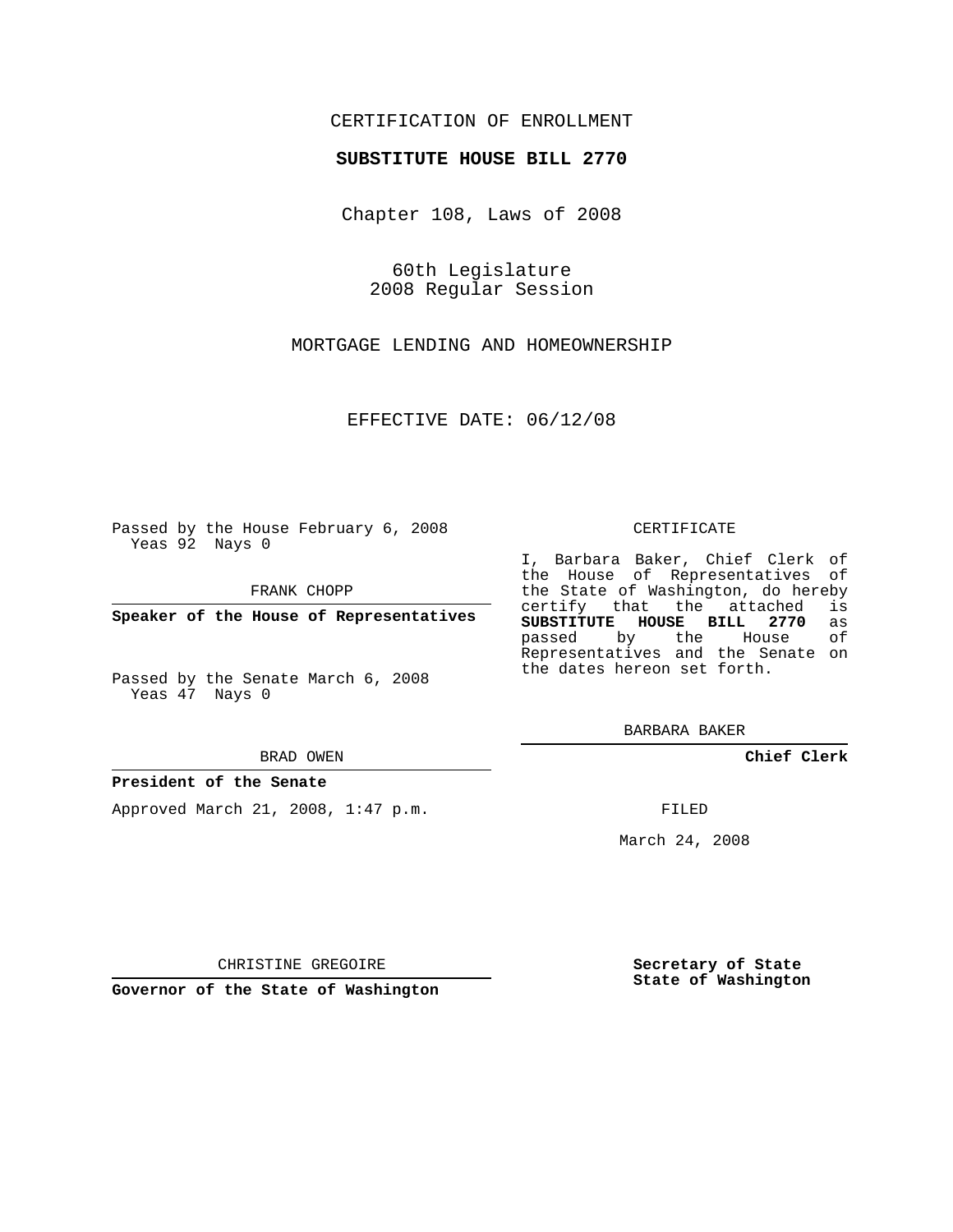# **SUBSTITUTE HOUSE BILL 2770** \_\_\_\_\_\_\_\_\_\_\_\_\_\_\_\_\_\_\_\_\_\_\_\_\_\_\_\_\_\_\_\_\_\_\_\_\_\_\_\_\_\_\_\_\_

\_\_\_\_\_\_\_\_\_\_\_\_\_\_\_\_\_\_\_\_\_\_\_\_\_\_\_\_\_\_\_\_\_\_\_\_\_\_\_\_\_\_\_\_\_

Passed Legislature - 2008 Regular Session

# **State of Washington 60th Legislature 2008 Regular Session**

**By** House Insurance, Financial Services & Consumer Protection (originally sponsored by Representatives Kenney, Lantz, Upthegrove, Conway, Morrell, Schual-Berke, McIntire, Hudgins, Simpson, and Rolfes; by request of Governor Gregoire)

READ FIRST TIME 01/30/08.

 AN ACT Relating to homeownership security, responsible mortgage lending, and improving protections for residential mortgage loan consumers; amending RCW 19.146.005 and 61.24.030; reenacting and amending RCW 9.94A.515 and 9A.82.010; adding new sections to chapter 19.146 RCW; adding a new section to chapter 30.04 RCW; adding a new section to chapter 31.04 RCW; adding a new section to chapter 31.12 RCW; adding a new section to chapter 32.04 RCW; adding a new section to chapter 33.04 RCW; adding a new chapter to Title 19 RCW; and prescribing penalties.

BE IT ENACTED BY THE LEGISLATURE OF THE STATE OF WASHINGTON:

 NEW SECTION. **Sec. 1.** The legislature finds that responsible mortgage lending and homeownership are important to the citizens of the state of Washington. The legislature declares that protecting our residents and our economy from the threat of widespread foreclosures and providing homeowners with access to residential mortgage loans on fair and equitable terms is in the public interest. The legislature further finds that this act is necessary to encourage responsible lending, protect borrowers, and preserve access to credit in the residential real estate lending market.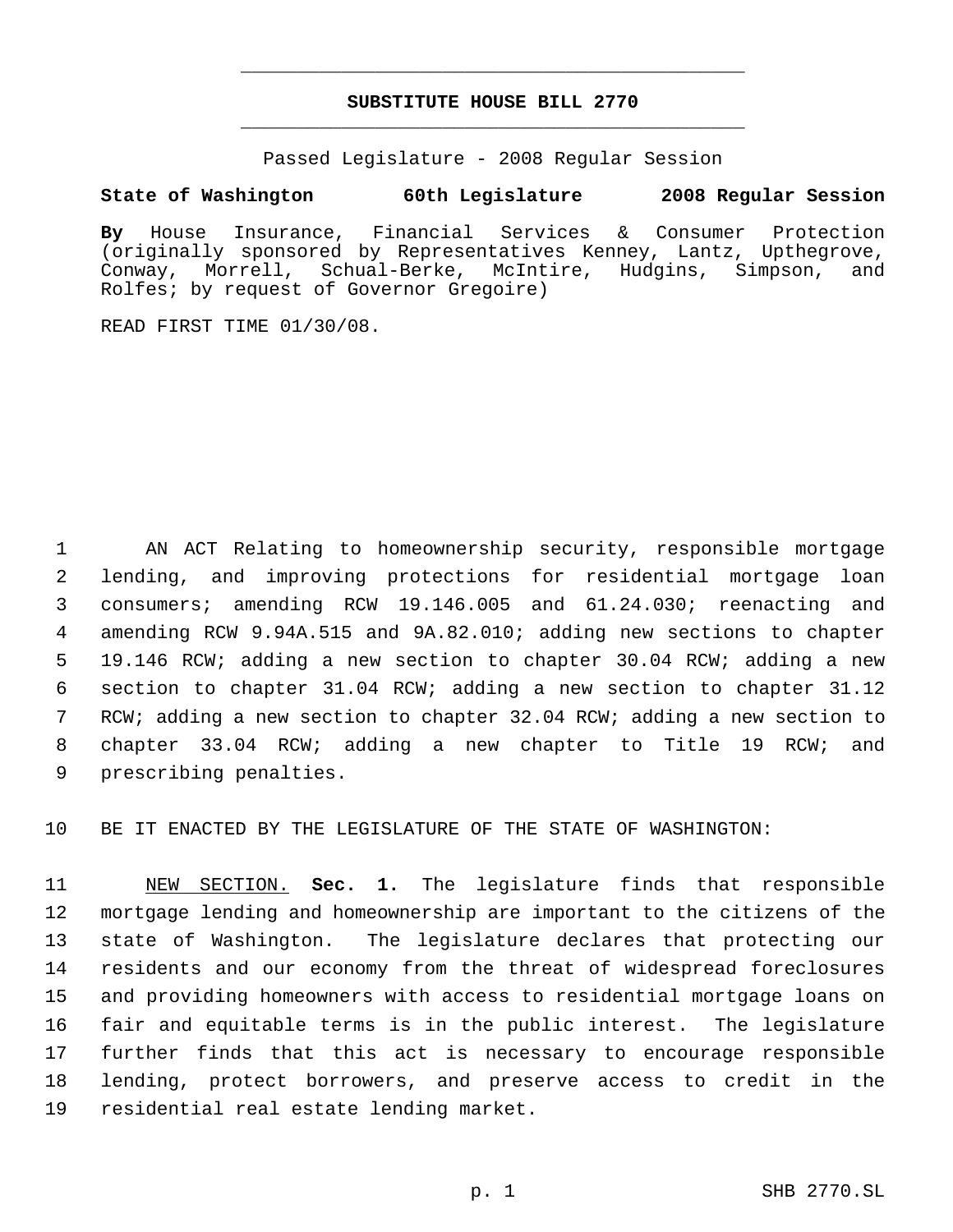NEW SECTION. **Sec. 2.** The definitions in this section apply throughout this chapter unless the context clearly requires otherwise. (1) "Adjustable rate mortgage" or "ARM" means a payment option ARM or a hybrid ARM (commonly known as a 2/28 or 3/27 loan).

 (2) "Application" means the same as in Regulation X, Real Estate Settlement Procedures, 24 C.F.R. Sec. 3500, as used in an application for a residential mortgage loan.

 (3) "Borrower" means any person who consults with or retains a person subject to this chapter in an effort to seek information about obtaining a residential mortgage loan, regardless of whether that person actually obtains such a loan.

(4) "Department" means the department of financial institutions.

 (5) "Director" means the director of the department of financial institutions.

 (6) "Financial institution" means commercial banks and alien banks subject to regulation under Title 30 RCW, savings banks subject to regulation under Title 32 RCW, savings associations subject to regulation under Title 33 RCW, credit unions subject to regulation under chapter 31.12 RCW, consumer loan companies subject to regulation under chapter 31.04 RCW, and mortgage brokers and lenders subject to regulation under chapter 19.146 RCW.

 (7) "Fully indexed rate" means the index rate prevailing at the time a residential mortgage loan is made, plus the margin that will apply after the expiration of an introductory interest rate.

 (8) "Negative amortization" means an increase in the principal balance of a loan caused when the loan agreement allows the borrower to make payments less than the amount needed to pay all the interest that has accrued on the loan. The unpaid interest is added to the loan balance and becomes part of the principal.

 (9) "Person" means individuals, partnerships, associations, limited liability companies, limited liability partnerships, trusts, corporations, and all other legal entities.

 (10) "Residential mortgage loan" means an extension of credit secured by residential real property located in this state upon which is constructed or intended to be constructed, a single-family dwelling or multiple-family dwelling of four or less units. It does not include a reverse mortgage or a borrower credit transaction that is secured by rental property. It does not include a bridge loan. It does not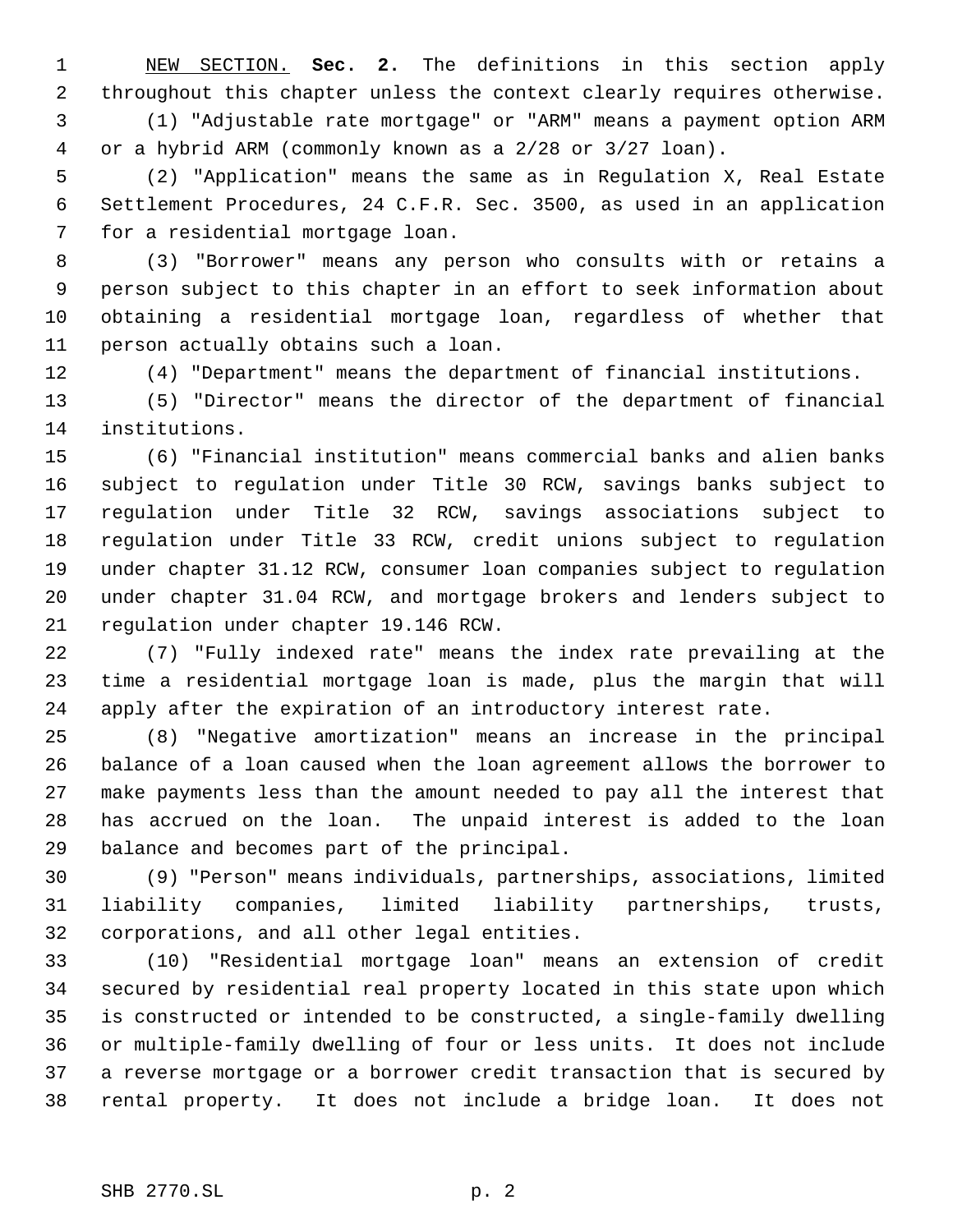include loans to individuals making or acquiring a residential mortgage loan solely with his or her own funds for his or her own investment. For purposes of this subsection, a "bridge loan" is any temporary loan, having a maturity of one year or less, for the purpose of acquisition or construction of a dwelling intended to become the borrower's principal dwelling.

 (11) "The interagency guidance on nontraditional mortgage product risks" means the guidance document issued in September 2006 by the office of the comptroller of the currency, the board of governors of the federal reserve system, the federal deposit insurance corporation, the office of thrift supervision, and the national credit union administration, and the guidance on nontraditional mortgage product risks released in November 2006 by the conference of state bank supervisors and the American association of residential mortgage regulators.

 (12) "The statement on subprime mortgage lending" means the guidance document issued in June 2007 by the office of the comptroller of the currency, the board of governors of the federal reserve system, the federal deposit insurance corporation, the office of thrift supervision, and the national credit union administration, and the statement on subprime mortgage lending released in July 2007 by the conference of state bank supervisors, the American association of residential mortgage regulators, and the national association of consumer credit administrators.

 NEW SECTION. **Sec. 3.** (1) In addition to any other requirements under federal or state law, a residential mortgage loan may not be made unless a disclosure summary of all material terms, as adopted by the department in subsection (2) of this section, is placed on a separate sheet of paper and has been provided by a financial institution to the borrower within three business days following receipt of a loan application. If any material terms of the residential mortgage loan change before closing, a new disclosure summary must be provided to the borrower within three days of any such change or at least three days before closing, whichever is earlier.

 (2) The department shall adopt, by rule, a disclosure summary form with a content and format containing simple, plain-language terms that are reasonably understandable to the average person without the aid of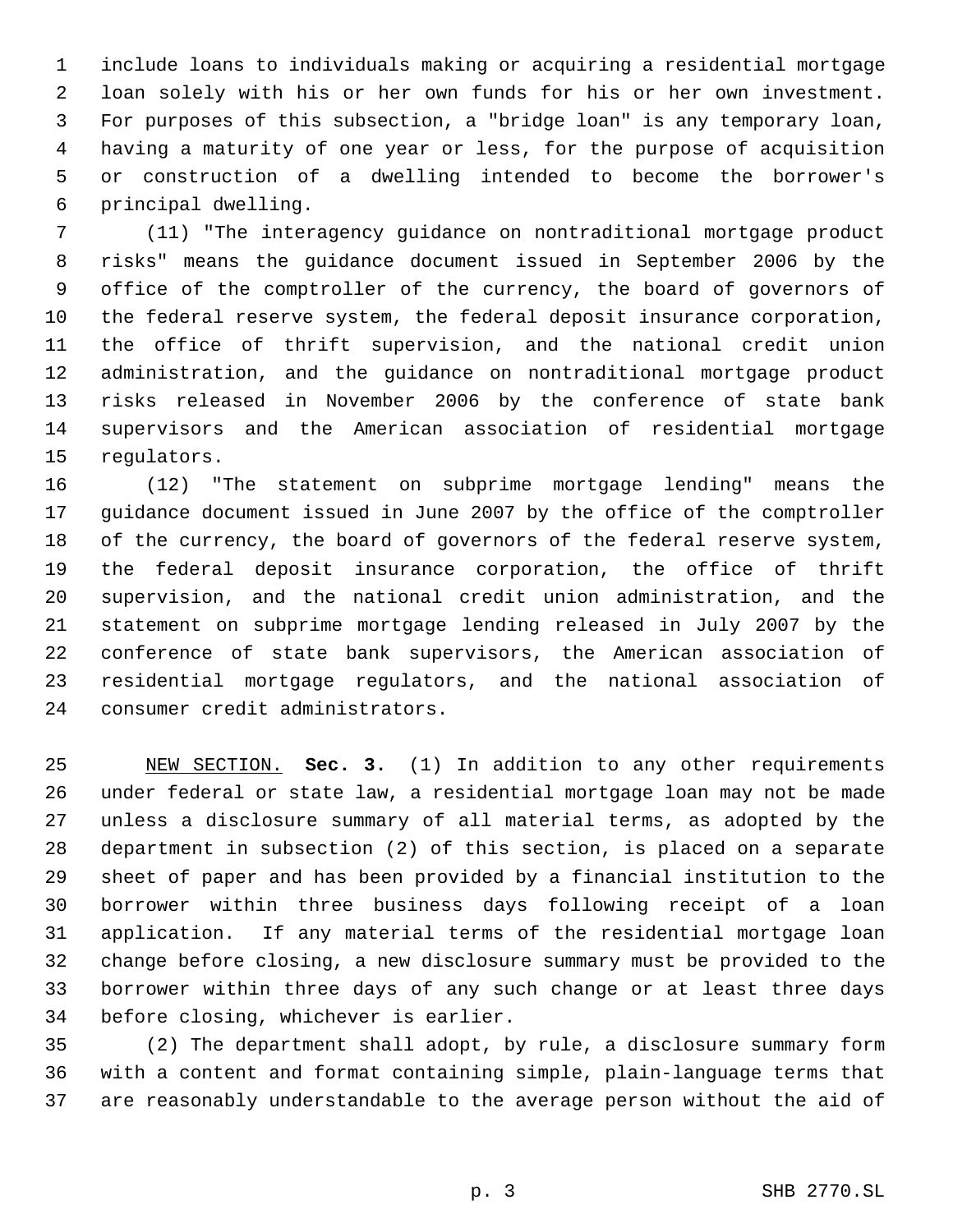third-party resources and shall include, but not be limited to, the following items: Fees and discount points on the loan; interest rates of the loan; broker fees; the broker's yield spread premium as a dollar amount; whether the loan contains prepayment penalties; whether the loan contains a balloon payment; whether the property taxes and property insurance are escrowed; whether the loan payments will adjust at the fully indexed rates; and whether there is a price added or premium charged because the loan is based on reduced documentation.

 (3) The director may, at his or her discretion, require by rule other information relating to a residential mortgage loan to be included in the disclosure summary if the director determines that it is necessary to protect consumers. The director may adopt rules creating a standard form of disclosure summary to be used as a guide by financial institutions in fulfilling the requirements of this section.

 NEW SECTION. **Sec. 4.** (1) The department shall apply the interagency guidance on nontraditional mortgage product risks and the statement on subprime mortgage lending to financial institutions.

 (2)(a) Financial institutions subject to this chapter shall adopt and adhere to internal policies and procedures that are reasonably intended to achieve the objectives set forth in the interagency guidance on nontraditional mortgage product risks and the statement on subprime mortgage lending.

 (b) The department shall adopt rules as required to implement this section.

 NEW SECTION. **Sec. 5.** A financial institution may not make or facilitate the origination of a residential mortgage loan that includes a prepayment penalty or fee that extends beyond sixty days prior to the initial reset period of an adjustable rate mortgage.

 NEW SECTION. **Sec. 6.** A financial institution may not make or facilitate a residential mortgage loan that includes any provisions that impose negative amortization and which are subject to the interagency guidance on nontraditional mortgage product risks and the statement on subprime mortgage lending.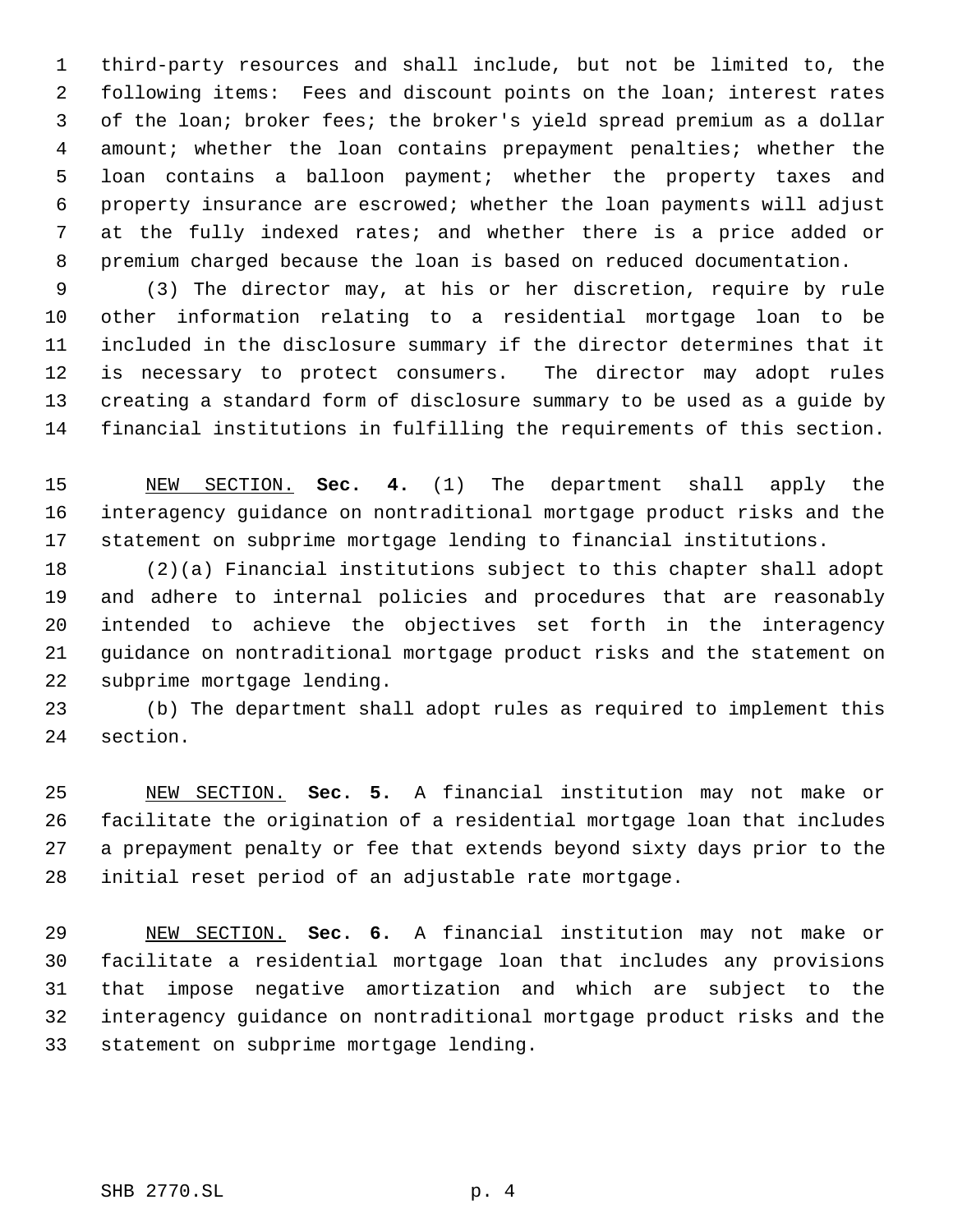NEW SECTION. **Sec. 7.** A person licensed or subject to licensing, or otherwise subject to regulation pursuant to chapter 19.146 RCW, or a consumer loan company licensed or subject to licensing under chapter 31.04 RCW may not steer, counsel, or direct any borrower to accept a residential mortgage loan product with a risk grade less favorable than the risk grade that the borrower would qualify for based on the licensee or other regulated person's then current underwriting guidelines, prudently applied, considering the information available to the licensee or other regulated person, including the information provided by the borrower. A licensee or other regulated person has not violated this requirement if the risk grade determination applied to a borrower is reasonably based on the licensee or other regulated person's underwriting guidelines for the borrower's appropriate risk grade category and the borrower is offered choices of residential mortgage loan products within the borrower's appropriate risk grade category.

 NEW SECTION. **Sec. 8.** The department may adopt rules necessary to implement this chapter, including but not limited to the authority to identify which sections of this act apply to open-end credit plans.

 NEW SECTION. **Sec. 9.** It is unlawful for any person in connection with making, brokering, or obtaining a residential mortgage loan to directly or indirectly:

 (1)(a) Employ any scheme, device, or artifice to defraud or materially mislead any borrower during the lending process; (b) defraud or materially mislead any lender, defraud or materially mislead any person, or engage in any unfair or deceptive practice toward any person in the lending process; or (c) obtain property by fraud or material misrepresentation in the lending process;

 (2) Knowingly make any misstatement, misrepresentation, or omission during the mortgage lending process knowing that it may be relied on by a mortgage lender, borrower, or any other party to the mortgage lending process;

 (3) Use or facilitate the use of any misstatement, misrepresentation, or omission, knowing the same to contain a misstatement, misrepresentation, or omission, during the mortgage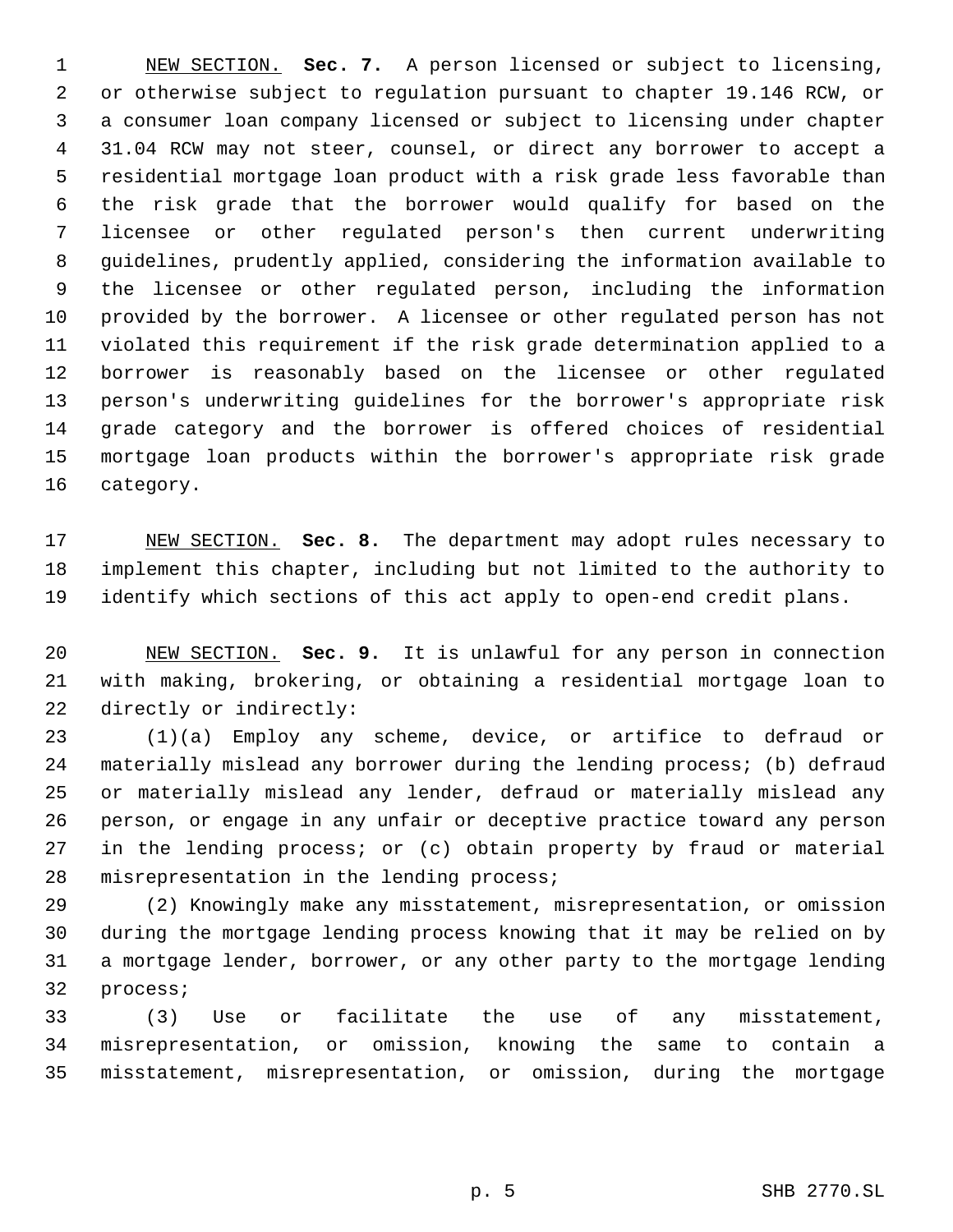lending process with the intention that it be relied on by a mortgage lender, borrower, or any other party to the mortgage lending process; or

 (4) Receive any proceeds or anything of value in connection with a residential mortgage closing that such person knew resulted from a violation of subsection (1), (2), or (3) of this section.

 NEW SECTION. **Sec. 10.** (1) Any person who knowingly violates section 9 of this act or who knowingly aids or abets in the violation of section 9 of this act is guilty of a class B felony punishable under RCW 9A.20.021(1)(b). Mortgage fraud is a serious level III offense per chapter 9.94A RCW.

 (2) Any person who knowingly alters, destroys, shreds, mutilates, or conceals a record, document, or other object, or attempts to do so, with the intent to impair the investigation and prosecution of this crime is guilty of a class B felony punishable under RCW 9A.20.021(1)(b).

 (3) No information may be returned more than (a) five years after the violation, or (b) three years after the actual discovery of the violation, whichever date of limitation is later.

 (4) Any person who violates this chapter is subject to civil forfeiture statutes.

 NEW SECTION. **Sec. 11.** (1)(a) It is unlawful for a person to use or invest proceeds, or any part of proceeds, knowing that the proceeds, or any part of the proceeds, were derived, directly or indirectly, from a pattern of mortgage fraud activity, in the acquisition of any title to, or any right, interest, or equity in, real property or in the establishment or operation of any enterprise.

(b) A violation of this subsection is a class B felony.

 (2)(a) It is unlawful for a person to acquire or maintain, directly or indirectly, any interest in or control of any enterprise or real property knowing the interest or control was obtained through a pattern of mortgage fraud.

(b) A violation of this subsection is a class B felony.

 (3)(a) It is unlawful for a person to knowingly conspire or attempt to violate subsection (1) or (2) of this section.

(b) A violation of this subsection is a class C felony.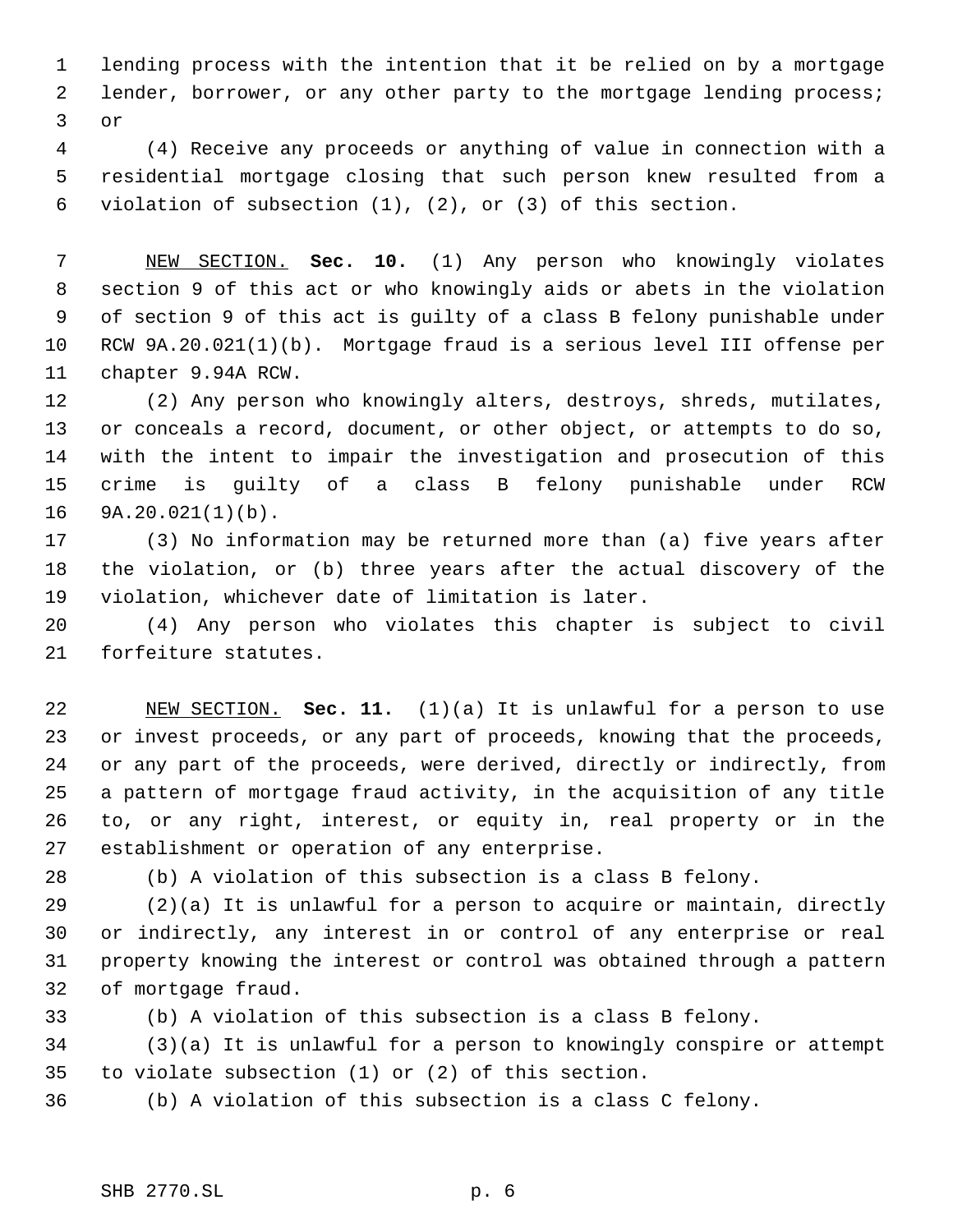NEW SECTION. **Sec. 12.** Any penalty imposed for violation of this chapter is in addition to, and not in lieu of, any civil or administrative penalty or sanction otherwise authorized by law.

 NEW SECTION. **Sec. 13.** The director or the director's designee may, at his or her discretion, take such actions as provided for in Titles 30, 32, and 33 RCW, and chapters 31.12, 31.04, and 19.146 RCW, to enforce, investigate, or examine persons covered by this chapter.

 NEW SECTION. **Sec. 14.** A new section is added to chapter 19.146 RCW to read as follows:

 The director or the director's designee may take such action as provided for in this chapter to enforce, investigate, or examine persons covered by chapter 19.--- RCW (sections 1 through 13 of this act).

 NEW SECTION. **Sec. 15.** A new section is added to chapter 30.04 RCW to read as follows:

 The director or the director's designee may take such action as provided for in this title to enforce, investigate, or examine persons covered by chapter 19.--- RCW (sections 1 through 13 of this act).

 NEW SECTION. **Sec. 16.** A new section is added to chapter 31.04 RCW to read as follows:

 The director or the director's designee may take such action as provided for in this chapter to enforce, investigate, or examine persons covered by chapter 19.--- RCW (sections 1 through 13 of this act).

 NEW SECTION. **Sec. 17.** A new section is added to chapter 31.12 RCW to read as follows:

 The director or the director's designee may take such action as provided for in this chapter to enforce, investigate, or examine persons covered by chapter 19.--- RCW (sections 1 through 13 of this act).

 NEW SECTION. **Sec. 18.** A new section is added to chapter 32.04 RCW to read as follows: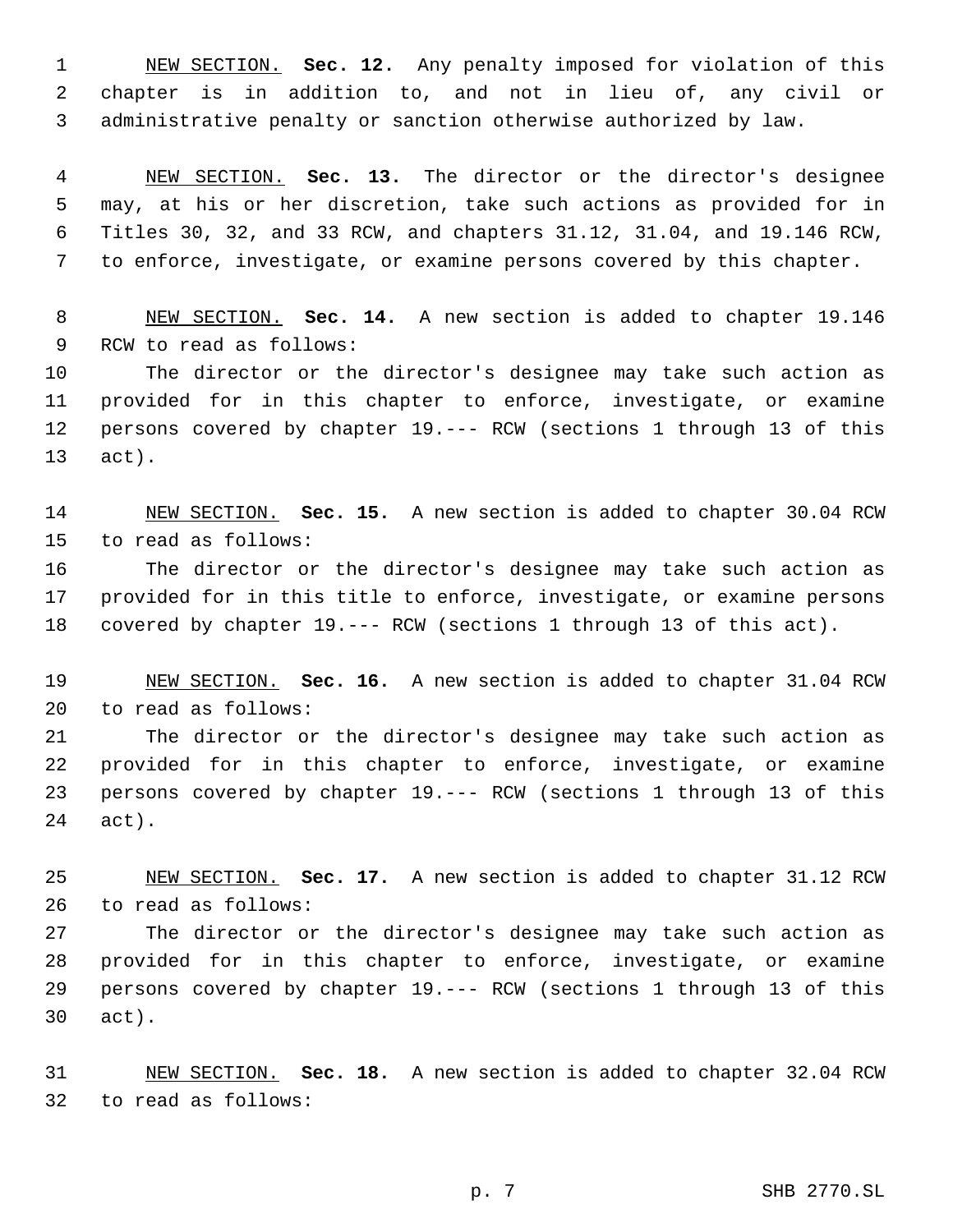The director or the director's designee may take such action as provided for in this title to enforce, investigate, or examine persons covered by chapter 19.--- RCW (sections 1 through 13 of this act).

 NEW SECTION. **Sec. 19.** A new section is added to chapter 33.04 RCW to read as follows:

 The director or the director's designee may take such action as provided for in this title to enforce, investigate, or examine persons covered by chapter 19.--- RCW (sections 1 through 13 of this act).

 NEW SECTION. **Sec. 20.** A new section is added to chapter 19.146 RCW to read as follows:

 The activities of a mortgage broker affect the public interest, and require that all actions of mortgage brokers, designated brokers, loan originators, and other persons subject to this chapter be actuated by good faith, abstain from deception, and practice honesty and equity in all matters related to their profession. The duty of preserving the integrity of the mortgage broker business rests upon the mortgage broker, designated broker, loan originator, and other persons subject to this chapter.

 **Sec. 21.** RCW 19.146.005 and 2006 c 19 s 1 are each amended to read as follows:

 The legislature finds and declares that the brokering of residential real estate loans substantially affects the public 23 interest, requiring that all actions in mortgage brokering be actuated 24 by good faith, and that mortgage brokers, designated brokers, loan 25 originators, and other persons subject to this chapter abstain from deception, and practice honesty and equity in all matters relating to 27 their profession. The practices of mortgage brokers and loan originators have had significant impact on the citizens of the state and the banking and real estate industries. It is the intent of the legislature to establish a state system of licensure in addition to rules of practice and conduct of mortgage brokers and loan originators to promote honesty and fair dealing with citizens and to preserve public confidence in the lending and real estate community.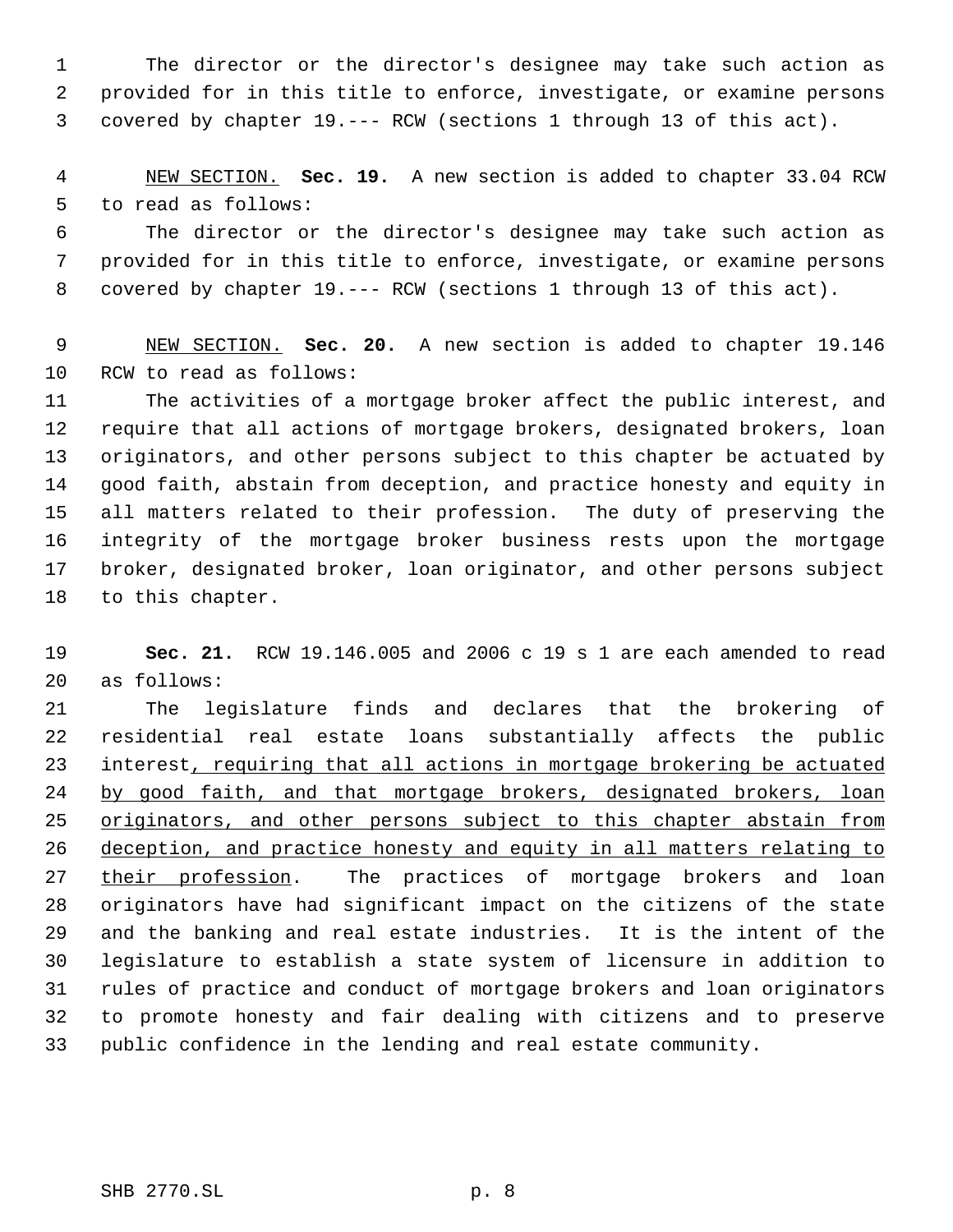**Sec. 22.** RCW 61.24.030 and 1998 c 295 s 4 are each amended to read as follows:

It shall be requisite to a trustee's sale:

(1) That the deed of trust contains a power of sale;

 (2) That the deed of trust contains a statement that the real property conveyed is not used principally for agricultural purposes; provided, if the statement is false on the date the deed of trust was granted or amended to include that statement, and false on the date of the trustee's sale, then the deed of trust must be foreclosed judicially. Real property is used for agricultural purposes if it is used in an operation that produces crops, livestock, or aquatic goods; (3) That a default has occurred in the obligation secured or a covenant of the grantor, which by the terms of the deed of trust makes operative the power to sell;

 (4) That no action commenced by the beneficiary of the deed of trust is now pending to seek satisfaction of an obligation secured by the deed of trust in any court by reason of the grantor's default on the obligation secured: PROVIDED, That (a) the seeking of the appointment of a receiver shall not constitute an action for purposes 20 of this chapter; and (b) if a receiver is appointed, the grantor shall be entitled to any rents or profits derived from property subject to a homestead as defined in RCW 6.13.010. If the deed of trust was granted to secure a commercial loan, this subsection shall not apply to actions brought to enforce any other lien or security interest granted to secure the obligation secured by the deed of trust being foreclosed;

 (5) That the deed of trust has been recorded in each county in which the land or some part thereof is situated;

 (6) That prior to the date of the notice of trustee's sale and continuing thereafter through the date of the trustee's sale, the trustee must have a street address in this state where personal service of process may be made; and

 (7) That at least thirty days before notice of sale shall be recorded, transmitted or served, written notice of default shall be transmitted by the beneficiary or trustee to the borrower and grantor at their last known addresses by both first class and either registered or certified mail, return receipt requested, and the beneficiary or trustee shall cause to be posted in a conspicuous place on the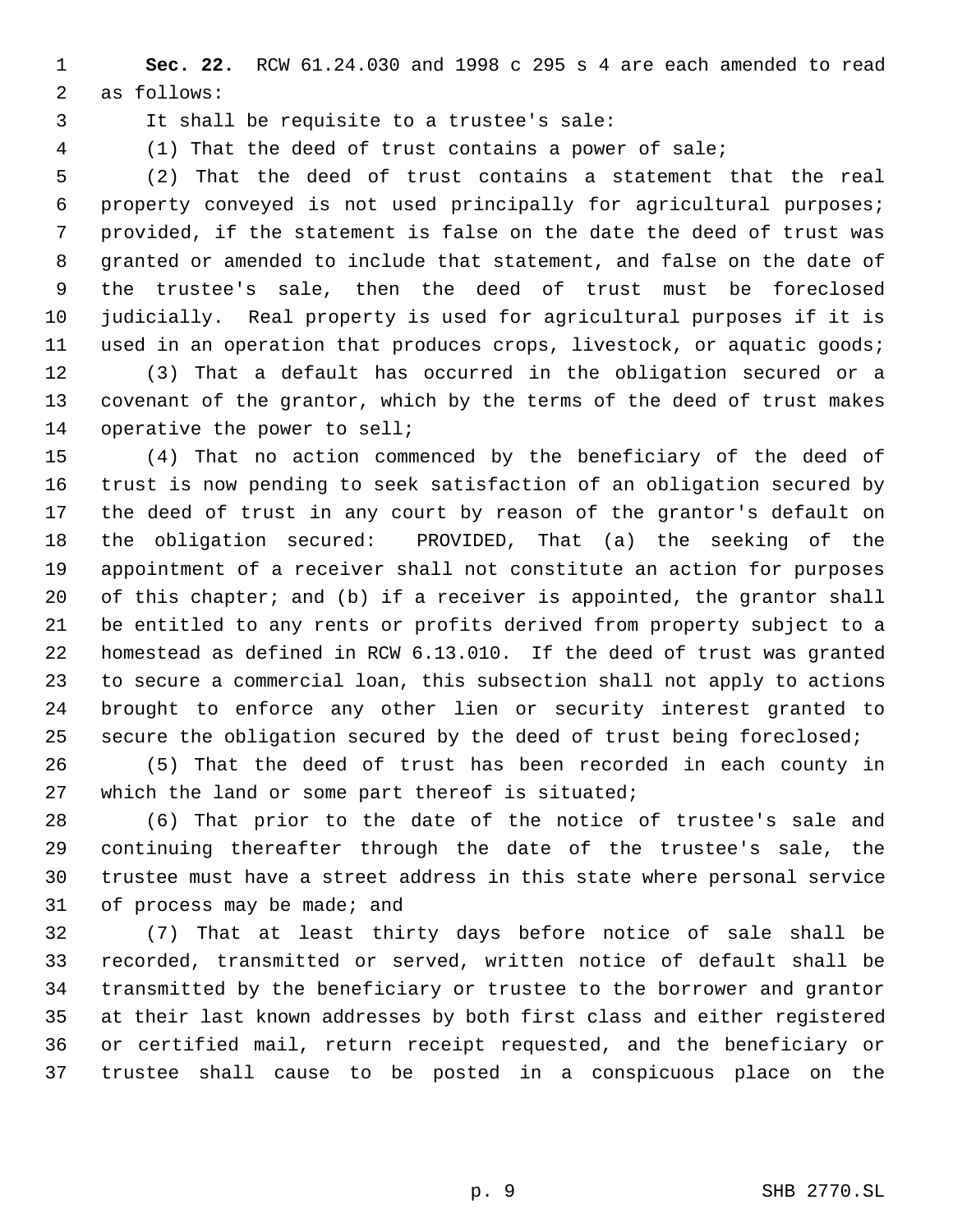premises, a copy of the notice, or personally served on the borrower and grantor. This notice shall contain the following information:

 (a) A description of the property which is then subject to the deed of trust;

 (b) Each county in which the deed of trust is recorded and the document number given to the deed of trust upon recording by each county auditor or recording officer;

 (c) That the beneficiary has declared the borrower or grantor to be 9 in default, and a concise statement of the default alleged;

 (d) An itemized account of the amount or amounts in arrears if the default alleged is failure to make payments;

 (e) An itemized account of all other specific charges, costs, or fees that the borrower, grantor, or any guarantor is or may be obliged to pay to reinstate the deed of trust before the recording of the notice of sale;

 (f) The total of (d) and (e) of this subsection, designated clearly and conspicuously as the amount necessary to reinstate the note and deed of trust before the recording of the notice of sale;

 (g) That failure to cure the alleged default within thirty days of the date of mailing of the notice, or if personally served, within thirty days of the date of personal service thereof, may lead to recordation, transmittal, and publication of a notice of sale, and that the property described in (a) of this subsection may be sold at public auction at a date no less than one hundred twenty days in the future;

 (h) That the effect of the recordation, transmittal, and publication of a notice of sale will be to (i) increase the costs and fees and (ii) publicize the default and advertise the grantor's property for sale;

 (i) That the effect of the sale of the grantor's property by the trustee will be to deprive the grantor of all their interest in the 31 property described in (a) of this subsection; ((and))

 (j) That the borrower, grantor, and any guarantor has recourse to the courts pursuant to RCW 61.24.130 to contest the alleged default on 34 any proper ground; and

 (k) In the event the property secured by the deed of trust is owner-occupied residential property, a statement, prominently set out at the beginning of the notice, which shall state as follows: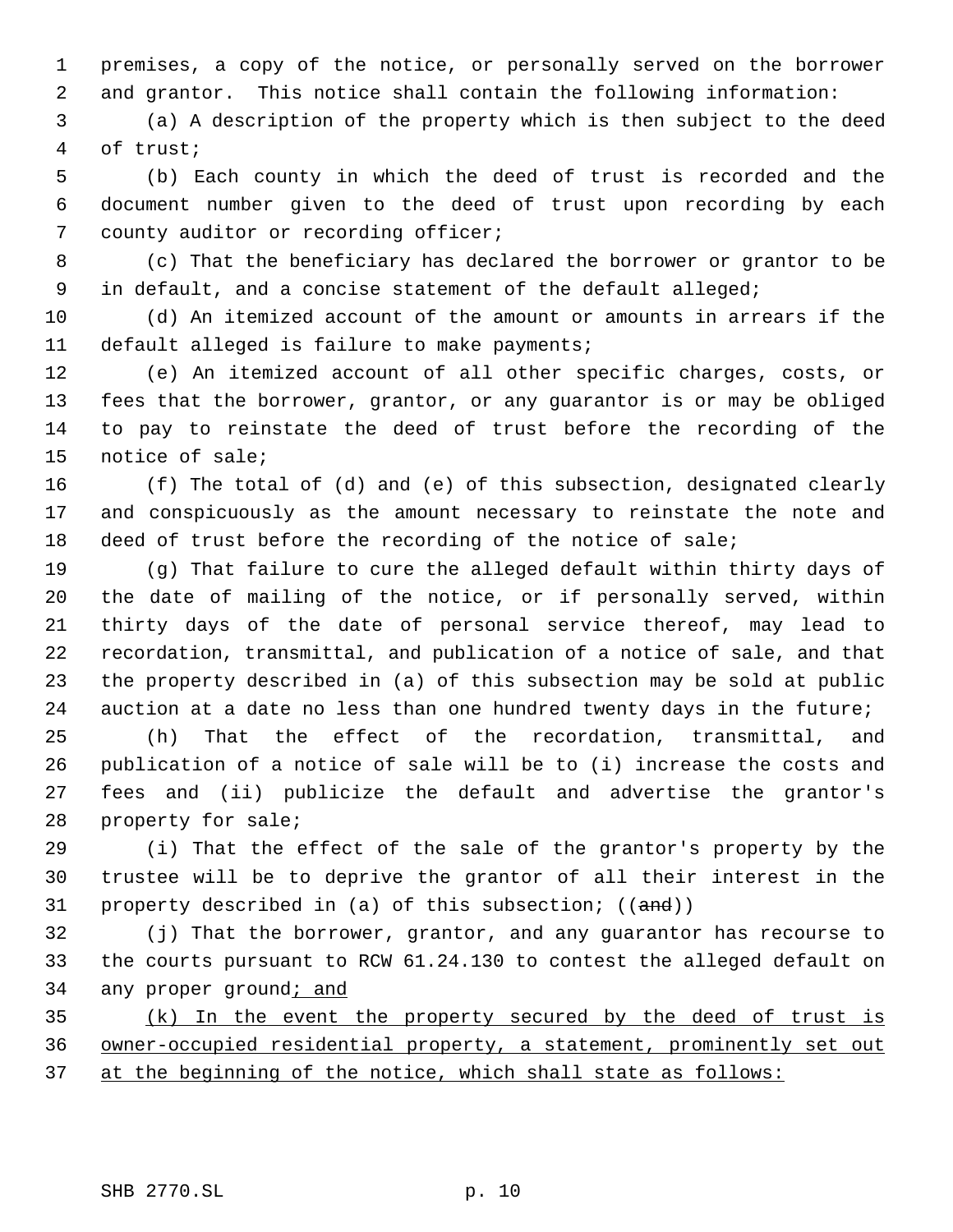| 1  | "You should take care to protect your interest in your home. This      |
|----|------------------------------------------------------------------------|
| 2  | notice of default (your failure to pay) is the first step in a process |
| 3  | that could result in you losing your home. You should carefully review |
| 4  | your options. For example:                                             |
| 5  | Can you pay and stop the foreclosure process?                          |
| 6  | Do you dispute the failure to pay?                                     |
| 7  | Can you sell your property to preserve your equity?                    |
| 8  | Are you able to refinance this loan with a new loan from another       |
| 9  | lender with payments, terms, and fees that are more affordable?        |
| 10 | Do you qualify for any government or private homeowner assistance      |
| 11 | programs?                                                              |
| 12 | Do you know if filing for bankruptcy is an option? What are the        |
| 13 | pros and cons of doing so?                                             |
| 14 | Do not ignore this notice; because if you do nothing, you could        |
| 15 | lose your home at a foreclosure sale. (No foreclosure sale can be held |
| 16 | any sooner than ninety days after a notice of sale is issued and a     |
| 17 | notice of sale cannot be issued until thirty days after this notice.)  |
| 18 | Also, if you do nothing to pay what you owe, be careful of people who  |
| 19 | claim they can help you. There are many individuals and businesses     |
| 20 | that watch for the notices of sale in order to unfairly profit as a    |
| 21 | result of borrowers' distress.                                         |
| 22 | You may feel you need help understanding what to do. There are a       |
| 23 | number of professional resources available, including home loan        |
| 24 | counselors and attorneys, who may assist you. Many legal services are  |
| 25 | lower-cost or even free, depending on your ability to pay. If you      |
| 26 | desire legal help in understanding your options or handling this       |
| 27 | default, you may obtain a referral (at no charge) by contacting the    |
| 28 | county bar association in the county where your home is located. These |
| 29 | legal referral services also provide information about lower-cost or   |
| 30 | free legal services for those who qualify."                            |
|    |                                                                        |
| 31 | Sec. 23. RCW 9.94A.515 and 2007 c 368 s 14 and 2007 c 199 s 10 are     |
| 32 | each reenacted and amended to read as follows:                         |
| 33 | TABLE 2                                                                |
| 34 | <b>CRIMES INCLUDED WITHIN</b>                                          |
| 35 | EACH SERIOUSNESS LEVEL                                                 |
|    |                                                                        |
|    |                                                                        |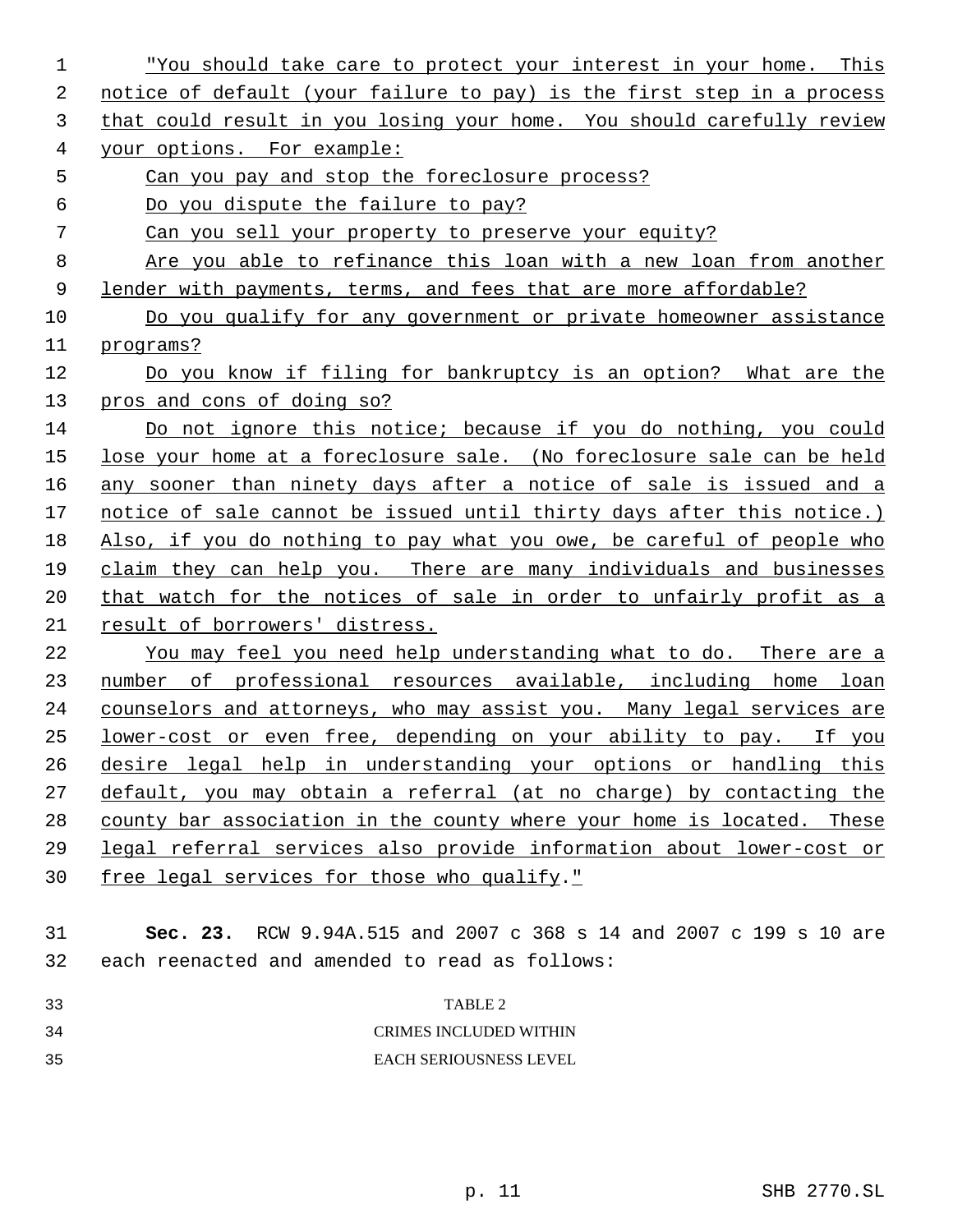| 1  | XVI         | Aggravated Murder 1 (RCW                |
|----|-------------|-----------------------------------------|
| 2  |             | 10.95.020                               |
| 3  | XV.         | Homicide by abuse (RCW 9A.32.055)       |
| 4  |             | Malicious explosion 1 (RCW              |
| 5  |             | 70.74.280(1)                            |
| 6  |             | Murder 1 (RCW 9A.32.030)                |
| 7  | XIV         | Murder 2 (RCW 9A.32.050)                |
| 8  |             | Trafficking 1 (RCW 9A.40.100(1))        |
| 9  | <b>XIII</b> | Malicious explosion 2 (RCW              |
| 10 |             | 70.74.280(2)                            |
| 11 |             | Malicious placement of an explosive 1   |
| 12 |             | (RCW 70.74.270(1))                      |
| 13 | XII         | Assault 1 (RCW 9A.36.011)               |
| 14 |             | Assault of a Child 1 (RCW 9A.36.120)    |
| 15 |             | Malicious placement of an imitation     |
| 16 |             | device 1 (RCW 70.74.272(1)(a))          |
| 17 |             | Rape 1 (RCW 9A.44.040)                  |
| 18 |             | Rape of a Child 1 (RCW 9A.44.073)       |
| 19 |             | Trafficking 2 (RCW 9A.40.100(2))        |
| 20 | XI          | Manslaughter 1 (RCW 9A.32.060)          |
| 21 |             | Rape 2 (RCW 9A.44.050)                  |
| 22 |             | Rape of a Child 2 (RCW 9A.44.076)       |
| 23 | X           | Child Molestation 1 (RCW 9A.44.083)     |
| 24 |             | Indecent Liberties (with forcible       |
| 25 |             | compulsion) (RCW                        |
| 26 |             | 9A.44.100(1)(a)                         |
| 27 |             | Kidnapping 1 (RCW 9A.40.020)            |
| 28 |             | Leading Organized Crime (RCW            |
| 29 |             | 9A.82.060(1)(a)                         |
| 30 |             | Malicious explosion 3 (RCW              |
| 31 |             | 70.74.280(3)                            |
| 32 |             | <b>Sexually Violent Predator Escape</b> |
| 33 |             | (RCW 9A.76.115)                         |
| 34 | IX          | Abandonment of Dependent Person 1       |
| 35 |             | (RCW 9A.42.060)                         |
| 36 |             | Assault of a Child 2 (RCW 9A.36.130)    |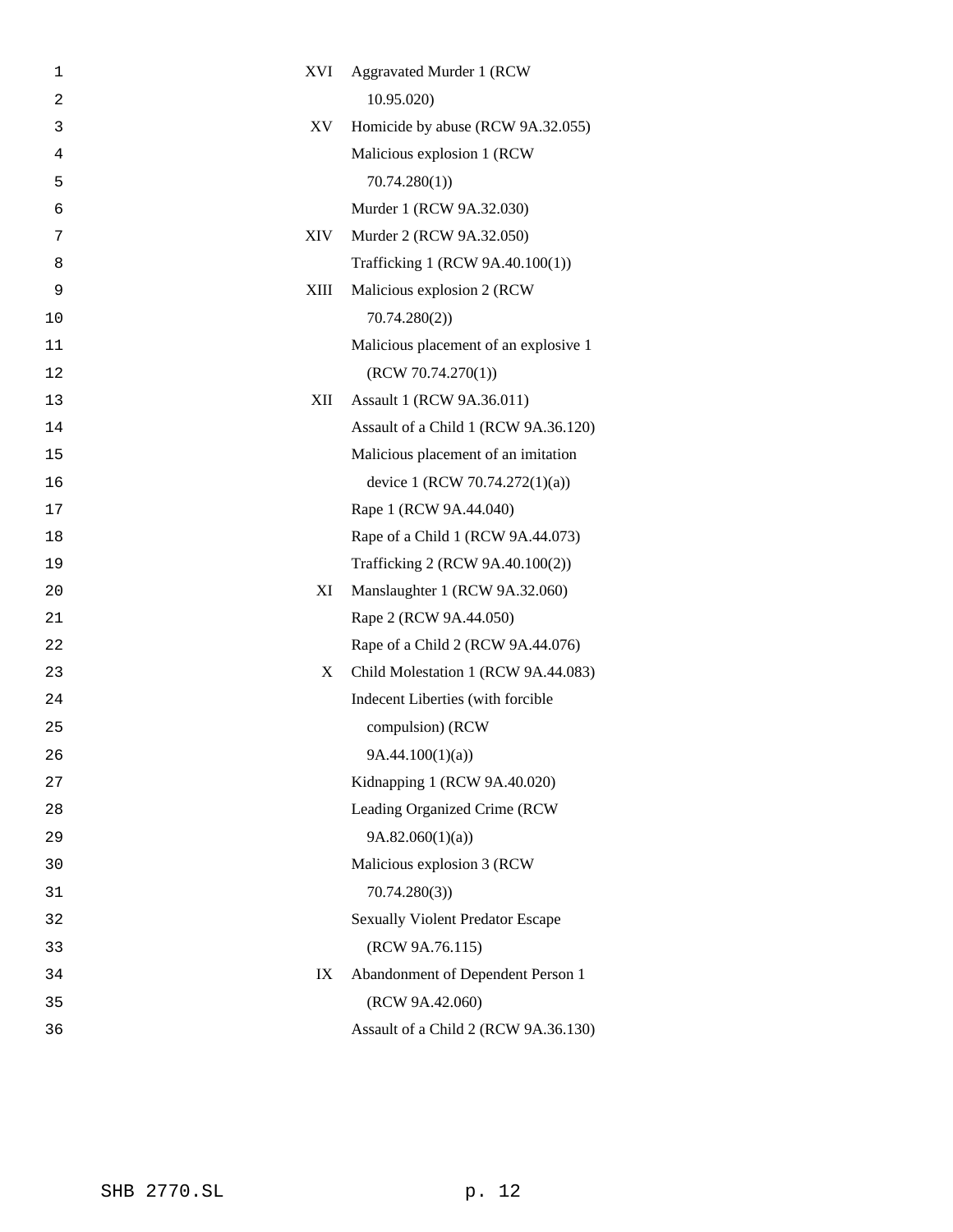| 1              | Criminal Mistreatment 1 (RCW          |
|----------------|---------------------------------------|
| $\overline{2}$ | 9A.42.020)                            |
| 3              | Explosive devices prohibited (RCW     |
| 4              | 70.74.180)                            |
| 5              | Hit and Run--Death (RCW               |
| 6              | 46.52.020(4)(a)                       |
| 7              | Homicide by Watercraft, by being      |
| 8              | under the influence of intoxicating   |
| 9              | liquor or any drug (RCW               |
| 10             | 79A.60.050)                           |
| 11             | Inciting Criminal Profiteering (RCW   |
| 12             | 9A.82.060(1)(b)                       |
| 13             | Malicious placement of an explosive 2 |
| 14             | (RCW 70.74.270(2))                    |
| 15             | Robbery 1 (RCW 9A.56.200)             |
| 16             | Sexual Exploitation (RCW 9.68A.040)   |
| 17             | Vehicular Homicide, by being under    |
| 18             | the influence of intoxicating liquor  |
| 19             | or any drug (RCW 46.61.520)           |
| 20             | VIII<br>Arson 1 (RCW 9A.48.020)       |
| 21             | Homicide by Watercraft, by the        |
| 22             | operation of any vessel in a          |
| 23             | reckless manner (RCW                  |
| 24             | 79A.60.050)                           |
| 25             | Manslaughter 2 (RCW 9A.32.070)        |
| 26             | Promoting Commercial Sexual Abuse     |
| 27             | of a Minor (RCW 9.68A.101)            |
| 28             | Promoting Prostitution 1 (RCW)        |
| 29             | 9A.88.070)                            |
| 30             | Theft of Ammonia (RCW 69.55.010)      |
| 31             | Vehicular Homicide, by the operation  |
| 32             | of any vehicle in a reckless manner   |
| 33             | (RCW 46.61.520)                       |
| 34             | VII<br>Burglary 1 (RCW 9A.52.020)     |
| 35             | Child Molestation 2 (RCW 9A.44.086)   |
| 36             | Civil Disorder Training (RCW          |
| 37             | 9A.48.120)                            |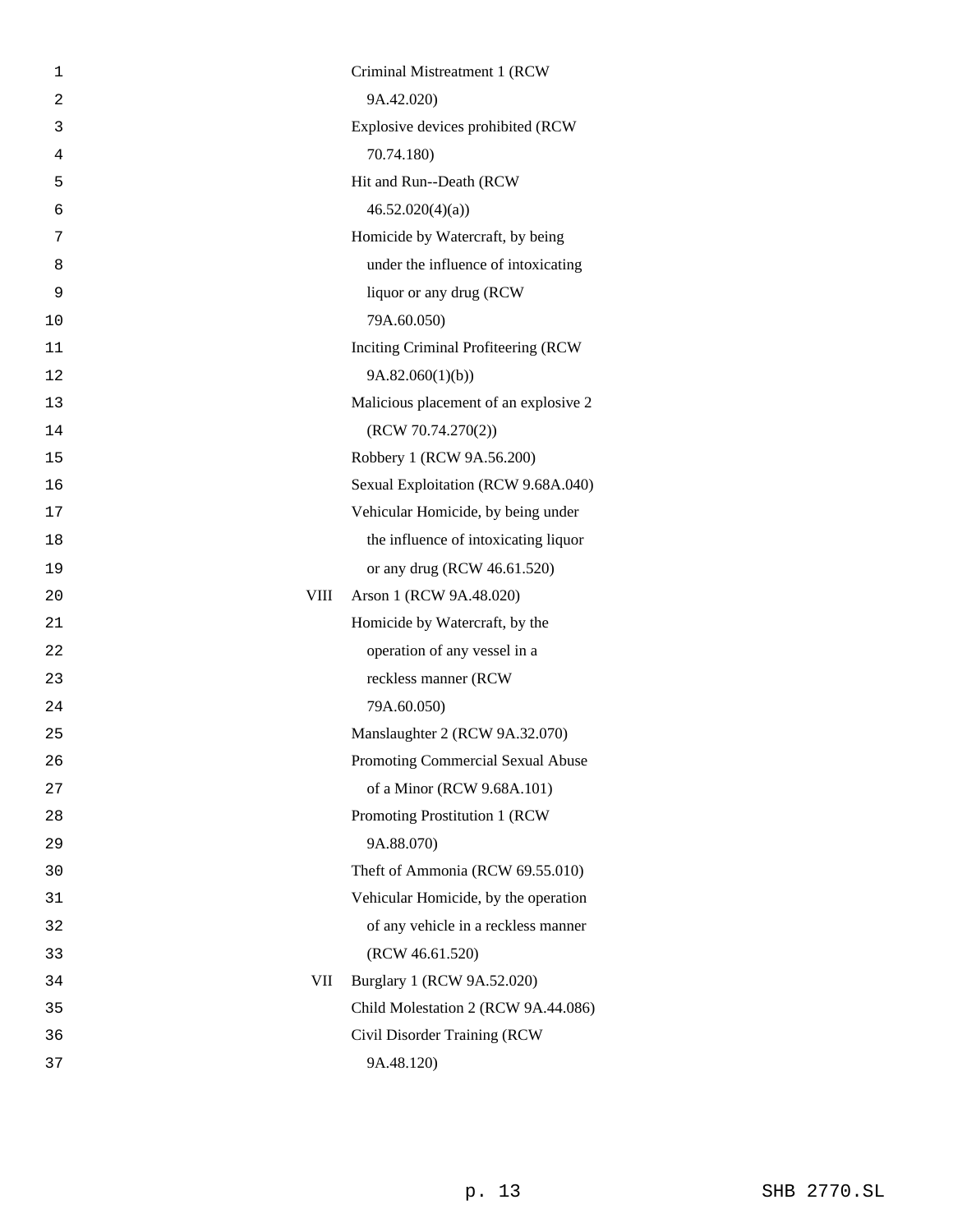| 1  |    | Dealing in depictions of minor engaged  |
|----|----|-----------------------------------------|
| 2  |    | in sexually explicit conduct (RCW       |
| 3  |    | 9.68A.050)                              |
| 4  |    | Drive-by Shooting (RCW 9A.36.045)       |
| 5  |    | Homicide by Watercraft, by disregard    |
| 6  |    | for the safety of others (RCW           |
| 7  |    | 79A.60.050)                             |
| 8  |    | Indecent Liberties (without forcible    |
| 9  |    | compulsion) (RCW 9A.44.100(1)           |
| 10 |    | $(b)$ and $(c)$ )                       |
| 11 |    | Introducing Contraband 1 (RCW           |
| 12 |    | 9A.76.140)                              |
| 13 |    | Malicious placement of an explosive 3   |
| 14 |    | (RCW 70.74.270(3))                      |
| 15 |    | Negligently Causing Death By Use of a   |
| 16 |    | <b>Signal Preemption Device (RCW)</b>   |
| 17 |    | 46.37.675)                              |
| 18 |    | Sending, bringing into state depictions |
| 19 |    | of minor engaged in sexually            |
| 20 |    | explicit conduct (RCW 9.68A.060)        |
| 21 |    | Unlawful Possession of a Firearm in     |
| 22 |    | the first degree (RCW $9.41.040(1)$ )   |
| 23 |    | Use of a Machine Gun in Commission      |
| 24 |    | of a Felony (RCW 9.41.225)              |
| 25 |    | Vehicular Homicide, by disregard for    |
| 26 |    | the safety of others (RCW               |
| 27 |    | 46.61.520                               |
| 28 | VI | Bail Jumping with Murder 1 (RCW         |
| 29 |    | 9A.76.170(3)(a)                         |
| 30 |    | Bribery (RCW 9A.68.010)                 |
| 31 |    | Incest 1 (RCW $9A.64.020(1)$ )          |
| 32 |    | Intimidating a Judge (RCW 9A.72.160)    |
| 33 |    | Intimidating a Juror/Witness (RCW       |
| 34 |    | 9A.72.110, 9A.72.130)                   |
| 35 |    | Malicious placement of an imitation     |
| 36 |    | device 2 (RCW 70.74.272(1)(b))          |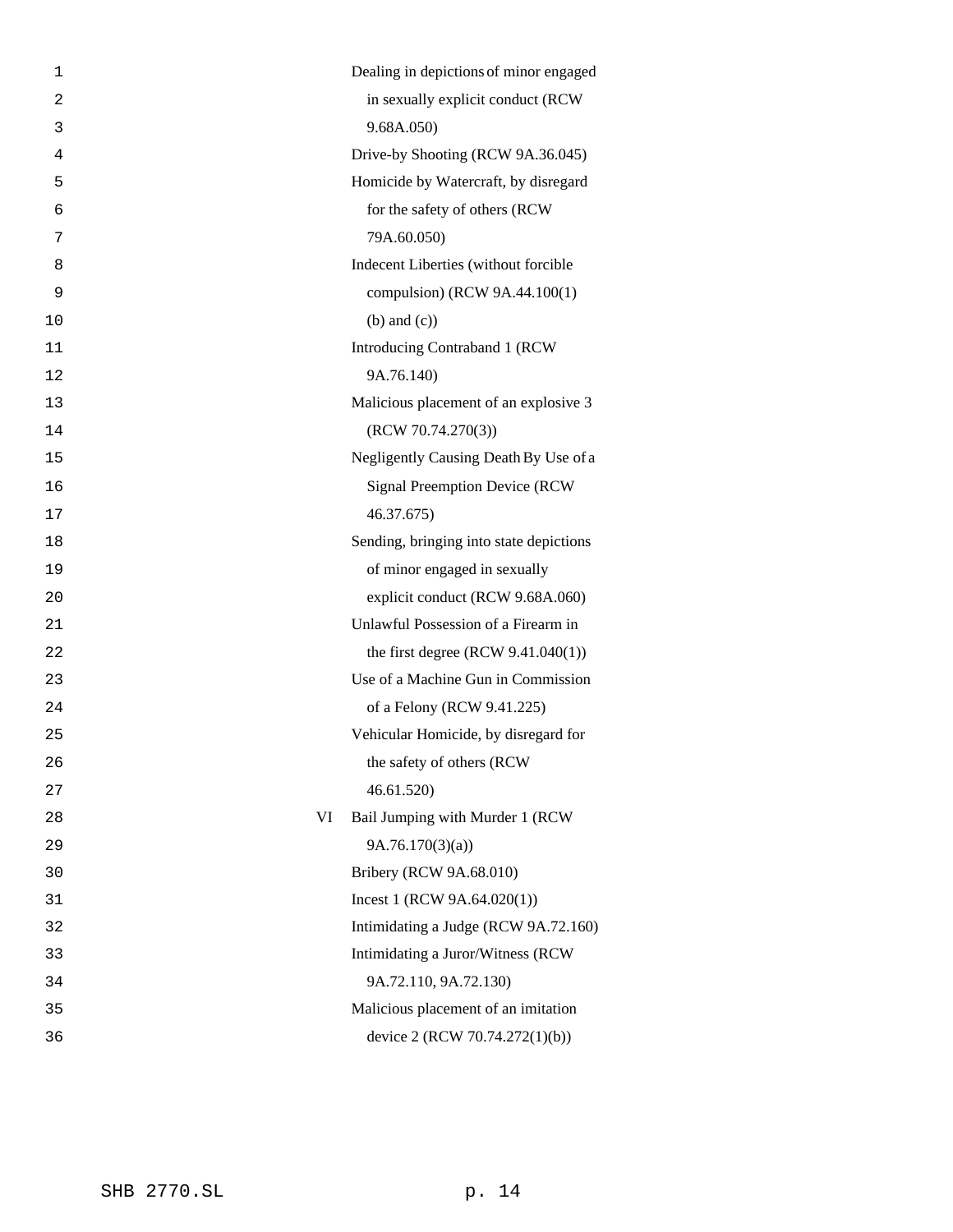| 1  |   | Possession of Depictions of a Minor   |
|----|---|---------------------------------------|
| 2  |   | <b>Engaged in Sexually Explicit</b>   |
| 3  |   | Conduct (RCW 9.68A.070)               |
| 4  |   | Rape of a Child 3 (RCW 9A.44.079)     |
| 5  |   | Theft of a Firearm (RCW 9A.56.300)    |
| 6  |   | Unlawful Storage of Ammonia (RCW      |
| 7  |   | 69.55.020)                            |
| 8  | V | Abandonment of Dependent Person 2     |
| 9  |   | (RCW 9A.42.070)                       |
| 10 |   | Advancing money or property for       |
| 11 |   | extortionate extension of credit      |
| 12 |   | (RCW 9A.82.030)                       |
| 13 |   | Bail Jumping with class A Felony      |
| 14 |   | (RCW 9A.76.170(3)(b))                 |
| 15 |   | Child Molestation 3 (RCW 9A.44.089)   |
| 16 |   | Criminal Mistreatment 2 (RCW          |
| 17 |   | 9A.42.030)                            |
| 18 |   | Custodial Sexual Misconduct 1 (RCW    |
| 19 |   | 9A.44.160)                            |
| 20 |   | Domestic Violence Court Order         |
| 21 |   | Violation (RCW 10.99.040,             |
| 22 |   | 10.99.050, 26.09.300, 26.10.220,      |
| 23 |   | 26.26.138, 26.50.110, 26.52.070,      |
| 24 |   | or 74.34.145)                         |
| 25 |   | Driving While Under the Influence     |
| 26 |   | (RCW 46.61.502(6))                    |
| 27 |   | Extortion 1 (RCW 9A.56.120)           |
| 28 |   | Extortionate Extension of Credit (RCW |
| 29 |   | 9A.82.020)                            |
| 30 |   | <b>Extortionate Means to Collect</b>  |
| 31 |   | <b>Extensions of Credit (RCW</b>      |
| 32 |   | 9A.82.040)                            |
| 33 |   | Incest 2 (RCW $9A.64.020(2)$ )        |
| 34 |   | Kidnapping 2 (RCW 9A.40.030)          |
| 35 |   | Perjury 1 (RCW 9A.72.020)             |
| 36 |   | Persistent prison misbehavior (RCW    |
| 37 |   | 9.94.070)                             |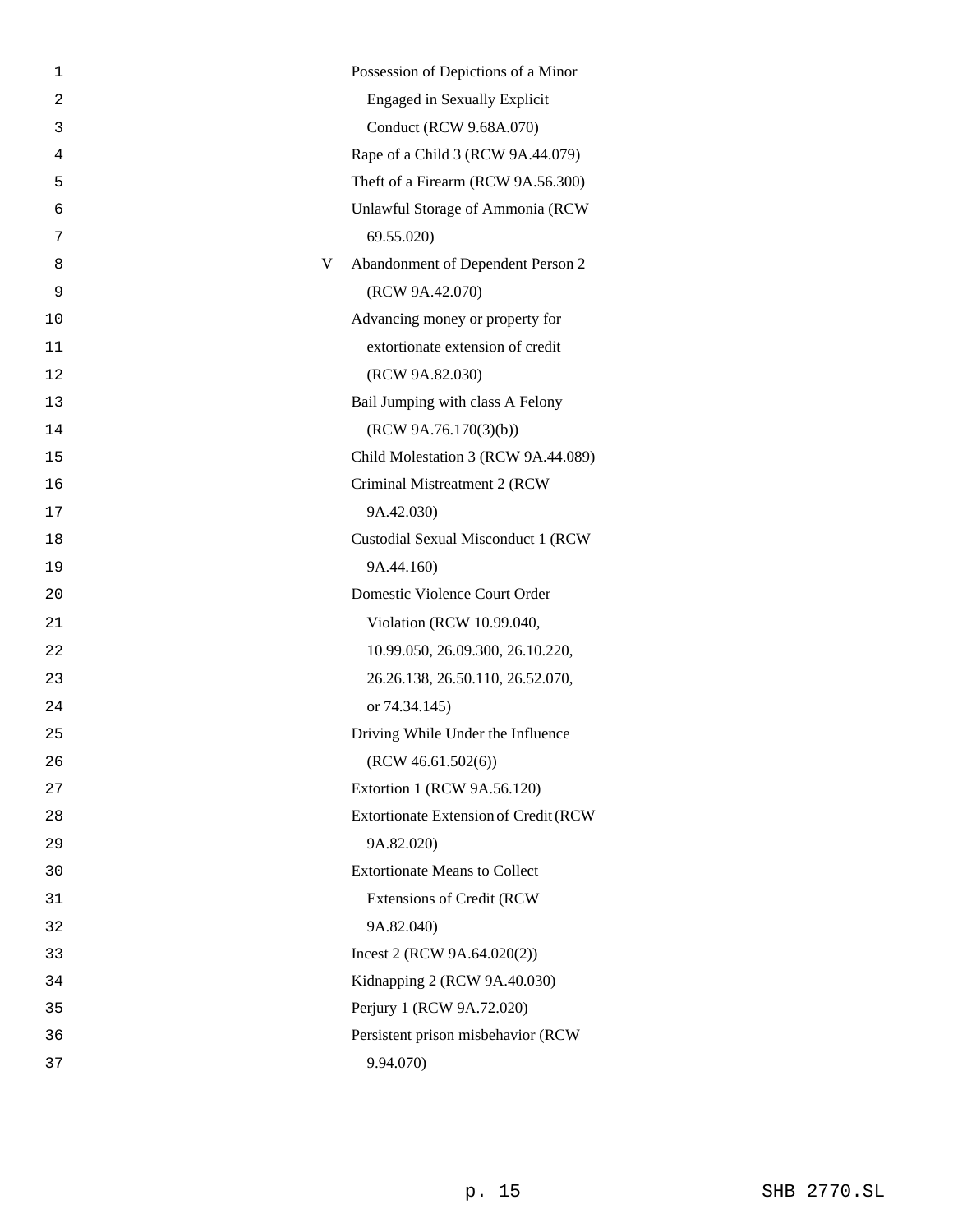| 1              | Physical Control of a Vehicle While     |
|----------------|-----------------------------------------|
| $\overline{a}$ | Under the Influence (RCW                |
| 3              | 46.61.504(6)                            |
| 4              | Possession of a Stolen Firearm (RCW     |
| 5              | 9A.56.310)                              |
| 6              | Rape 3 (RCW 9A.44.060)                  |
| 7              | Rendering Criminal Assistance 1         |
| 8              | (RCW 9A.76.070)                         |
| 9              | Sexual Misconduct with a Minor 1        |
| 10             | (RCW 9A.44.093)                         |
| 11             | <b>Sexually Violating Human Remains</b> |
| 12             | (RCW 9A.44.105)                         |
| 13             | <b>Stalking (RCW 9A.46.110)</b>         |
| 14             | Taking Motor Vehicle Without            |
| 15             | Permission 1 (RCW 9A.56.070)            |
| 16             | IV<br>Arson 2 (RCW 9A.48.030)           |
| 17             | Assault 2 (RCW 9A.36.021)               |
| 18             | Assault 3 (of a Peace Officer with a    |
| 19             | Projectile Stun Gun) (RCW               |
| 20             | 9A.36.031(1)(h)                         |
| 21             | Assault by Watercraft (RCW              |
| 22             | 79A.60.060)                             |
| 23             | Bribing a Witness/Bribe Received by     |
| 24             | Witness (RCW 9A.72.090,                 |
| 25             | 9A.72.100)                              |
| 26             | Cheating 1 (RCW 9.46.1961)              |
| 27             | Commercial Bribery (RCW 9A.68.060)      |
| 28             | Counterfeiting (RCW 9.16.035(4))        |
| 29             | Endangerment with a Controlled          |
| 30             | Substance (RCW 9A.42.100)               |
| 31             | Escape 1 (RCW 9A.76.110)                |
| 32             | Hit and Run--Injury (RCW)               |
| 33             | 46.52.020(4)(b)                         |
| 34             | Hit and Run with Vessel--Injury         |
| 35             | Accident (RCW 79A.60.200(3))            |
| 36             | Identity Theft 1 (RCW 9.35.020(2))      |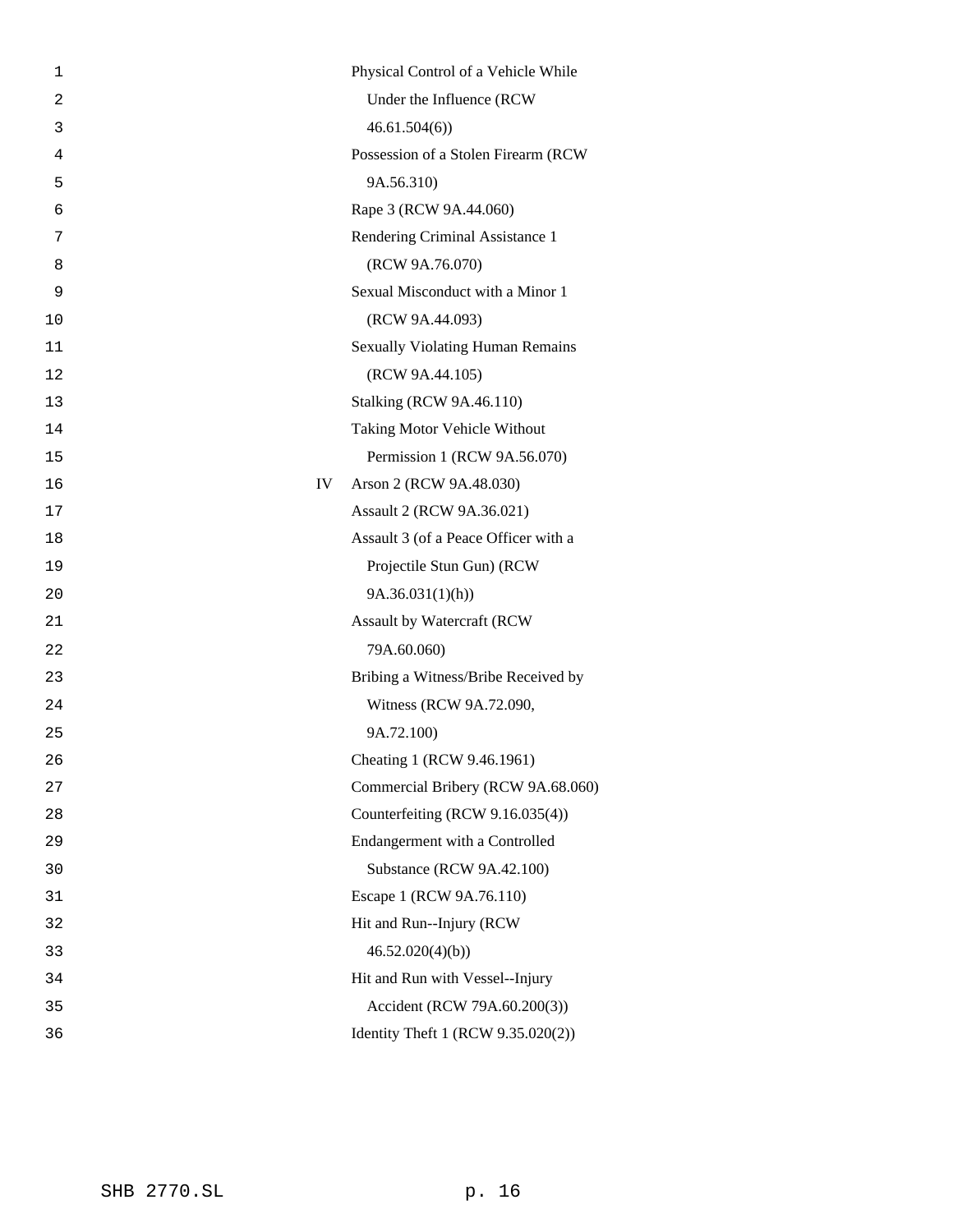| 1  | Indecent Exposure to Person Under            |
|----|----------------------------------------------|
| 2  | Age Fourteen (subsequent sex                 |
| 3  | offense) (RCW 9A.88.010)                     |
| 4  | <b>Influencing Outcome of Sporting Event</b> |
| 5  | (RCW 9A.82.070)                              |
| 6  | Malicious Harassment (RCW                    |
| 7  | 9A.36.080)                                   |
| 8  | <b>Residential Burglary (RCW)</b>            |
| 9  | 9A.52.025)                                   |
| 10 | Robbery 2 (RCW 9A.56.210)                    |
| 11 | Theft of Livestock 1 (RCW 9A.56.080)         |
| 12 | Threats to Bomb (RCW 9.61.160)               |
| 13 | Trafficking in Stolen Property 1 (RCW        |
| 14 | 9A.82.050)                                   |
| 15 | Unlawful factoring of a credit card or       |
| 16 | payment card transaction (RCW                |
| 17 | 9A.56.290(4)(b)                              |
| 18 | Unlawful transaction of health               |
| 19 | coverage as a health care service            |
| 20 | contractor (RCW 48.44.016(3))                |
| 21 | Unlawful transaction of health               |
| 22 | coverage as a health maintenance             |
| 23 | organization (RCW 48.46.033(3))              |
| 24 | Unlawful transaction of insurance            |
| 25 | business (RCW 48.15.023(3))                  |
| 26 | Unlicensed practice as an insurance          |
| 27 | professional (RCW $48.17.063(3)$ )           |
| 28 | Use of Proceeds of Criminal                  |
| 29 | Profiteering (RCW 9A.82.080 (1)              |
| 30 | and $(2)$ )                                  |
| 31 | Vehicular Assault, by being under the        |
| 32 | influence of intoxicating liquor or          |
| 33 | any drug, or by the operation or             |
| 34 | driving of a vehicle in a reckless           |
| 35 | manner (RCW 46.61.522)                       |
| 36 | Willful Failure to Return from               |
| 37 | Furlough (RCW 72.66.060)                     |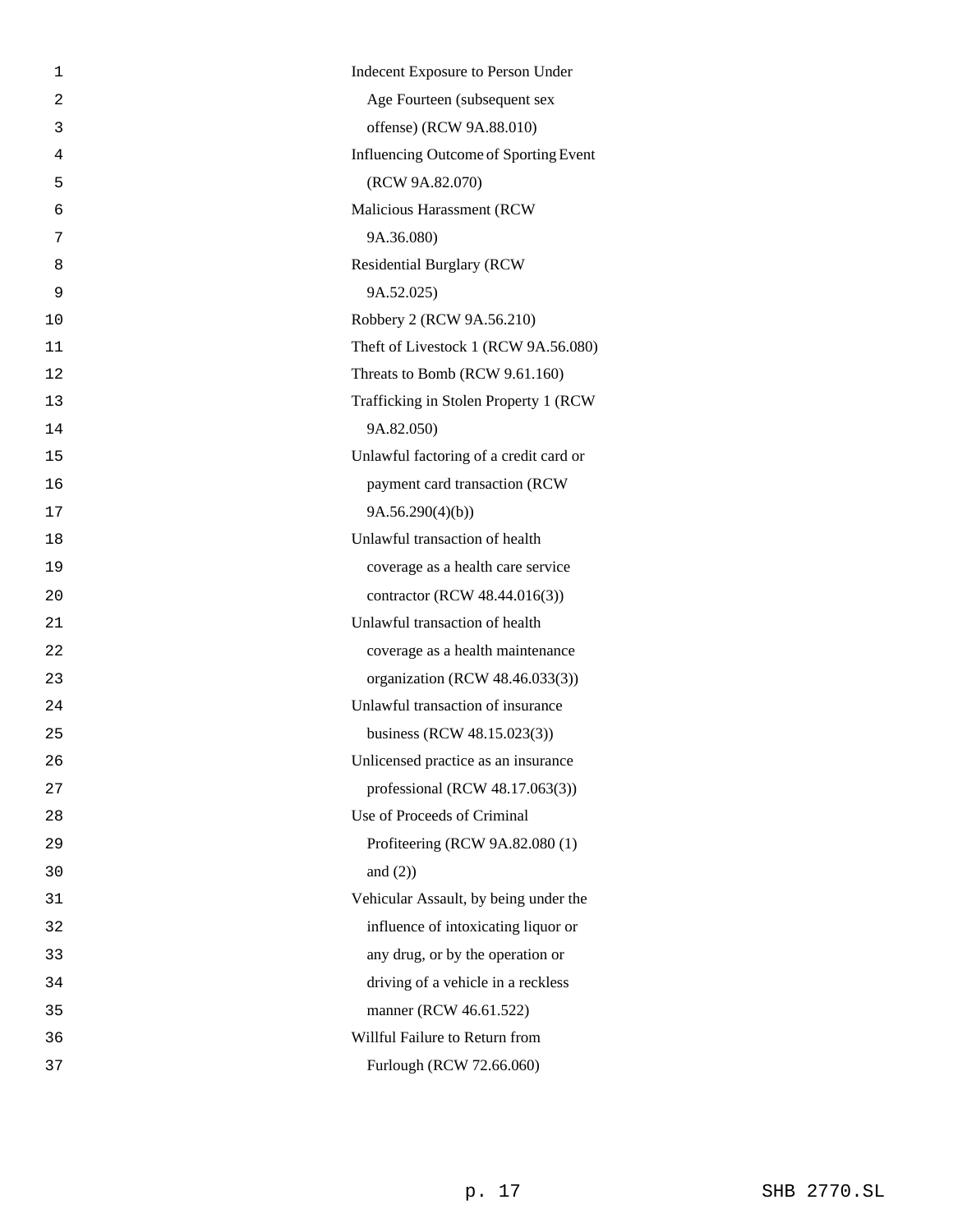| 1              | Ш | Animal Cruelty 1 (Sexual Conduct or           |
|----------------|---|-----------------------------------------------|
| $\overline{2}$ |   | Contact) (RCW 16.52.205(3))                   |
| 3              |   | Assault 3 (Except Assault 3 of a Peace        |
| 4              |   | Officer With a Projectile Stun                |
| 5              |   | Gun) (RCW 9A.36.031 except                    |
| 6              |   | subsection $(1)(h)$                           |
| 7              |   | Assault of a Child 3 (RCW 9A.36.140)          |
| 8              |   | Bail Jumping with class B or C Felony         |
| 9              |   | (RCW 9A.76.170(3)(c))                         |
| 10             |   | Burglary 2 (RCW 9A.52.030)                    |
| 11             |   | Commercial Sexual Abuse of a Minor            |
| 12             |   | (RCW 9.68A.100)                               |
| 13             |   | Communication with a Minor for                |
| 14             |   | <b>Immoral Purposes (RCW)</b>                 |
| 15             |   | 9.68A.090)                                    |
| 16             |   | Criminal Gang Intimidation (RCW               |
| 17             |   | 9A.46.120)                                    |
| 18             |   | Custodial Assault (RCW 9A.36.100)             |
| 19             |   | Cyberstalking (subsequent conviction          |
| 20             |   | or threat of death) (RCW                      |
| 21             |   | 9.61.260(3)                                   |
| 22             |   | Escape 2 (RCW 9A.76.120)                      |
| 23             |   | Extortion 2 (RCW 9A.56.130)                   |
| 24             |   | Harassment (RCW 9A.46.020)                    |
| 25             |   | Intimidating a Public Servant (RCW            |
| 26             |   | 9A.76.180)                                    |
| 27             |   | Introducing Contraband 2 (RCW                 |
| 28             |   | 9A.76.150)                                    |
| 29             |   | Malicious Injury to Railroad Property         |
| 30             |   | (RCW 81.60.070)                               |
| 31             |   | Mortgage Fraud (section 9 of this act)        |
| 32             |   | <b>Negligently Causing Substantial Bodily</b> |
| 33             |   | Harm By Use of a Signal                       |
| 34             |   | Preemption Device (RCW                        |
| 35             |   | 46.37.674)                                    |
| 36             |   | Organized Retail Theft 1 (RCW                 |
| 37             |   | 9A.56.350(2))                                 |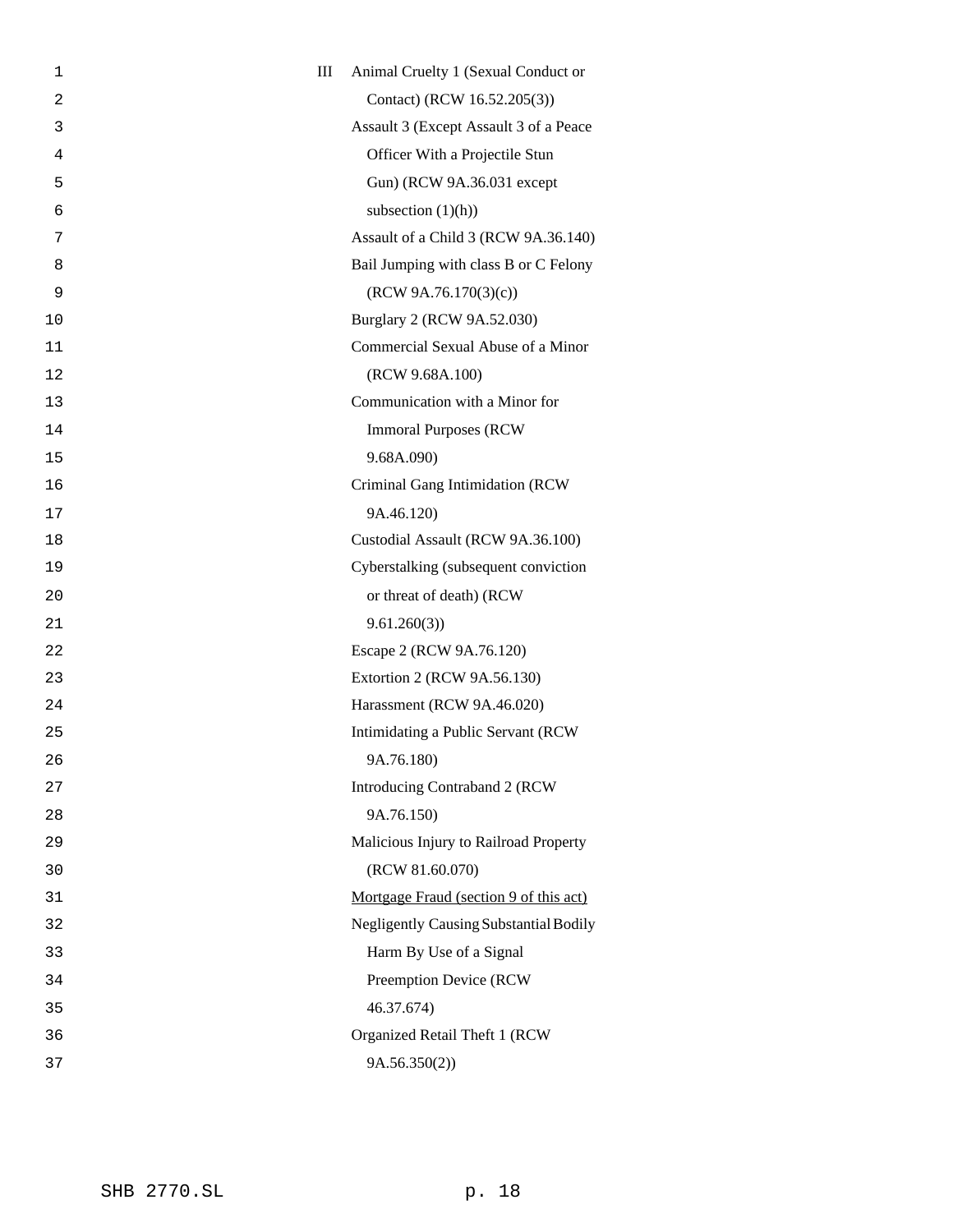| 1  |              | Perjury 2 (RCW 9A.72.030)               |
|----|--------------|-----------------------------------------|
| 2  |              | Possession of Incendiary Device (RCW    |
| 3  |              | 9.40.120)                               |
| 4  |              | Possession of Machine Gun or Short-     |
| 5  |              | Barreled Shotgun or Rifle (RCW          |
| 6  |              | 9.41.190)                               |
| 7  |              | Promoting Prostitution 2 (RCW           |
| 8  |              | 9A.88.080)                              |
| 9  |              | Retail Theft with Extenuating           |
| 10 |              | Circumstances 1 (RCW                    |
| 11 |              | 9A.56.360(2))                           |
| 12 |              | Securities Act violation (RCW           |
| 13 |              | 21.20.400)                              |
| 14 |              | Tampering with a Witness (RCW           |
| 15 |              | 9A.72.120)                              |
| 16 |              | Telephone Harassment (subsequent        |
| 17 |              | conviction or threat of death)          |
| 18 |              | (RCW 9.61.230(2))                       |
| 19 |              | Theft of Livestock 2 (RCW 9A.56.083)    |
| 20 |              | Theft with the Intent to Resell 1 (RCW) |
| 21 |              | 9A.56.340(2)                            |
| 22 |              | Trafficking in Stolen Property 2 (RCW   |
| 23 |              | 9A.82.055)                              |
| 24 |              | Unlawful Imprisonment (RCW              |
| 25 |              | 9A.40.040)                              |
| 26 |              | Unlawful possession of firearm in the   |
| 27 |              | second degree (RCW 9.41.040(2))         |
| 28 |              | Vehicular Assault, by the operation or  |
| 29 |              | driving of a vehicle with disregard     |
| 30 |              | for the safety of others (RCW           |
| 31 |              | 46.61.522                               |
| 32 |              | Willful Failure to Return from Work     |
| 33 |              | Release (RCW 72.65.070)                 |
| 34 | $\mathbf{I}$ | Computer Trespass 1 (RCW)               |
| 35 |              | 9A.52.110)                              |
| 36 |              | Counterfeiting (RCW 9.16.035(3))        |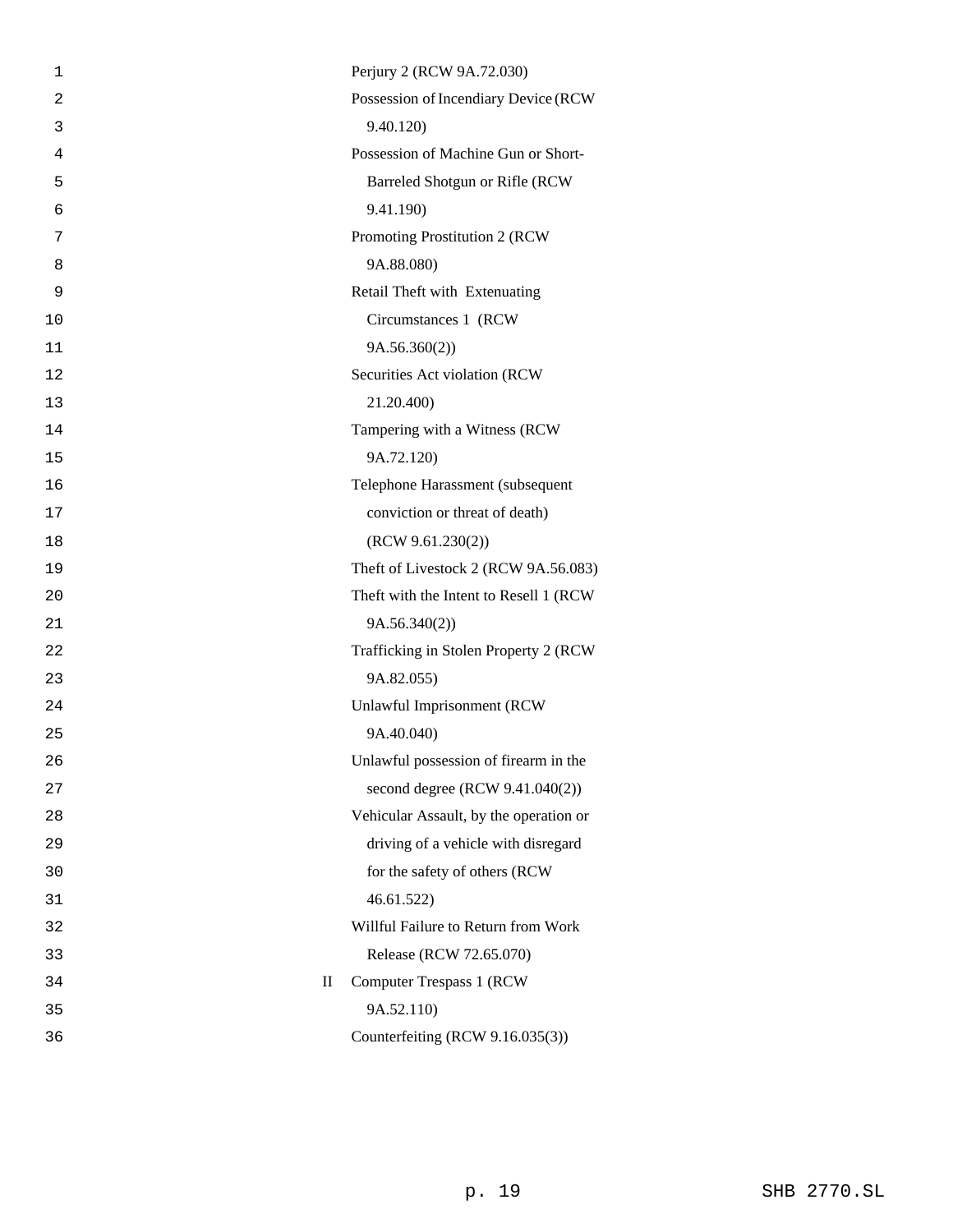| 1              | <b>Escape from Community Custody</b>   |
|----------------|----------------------------------------|
| $\overline{a}$ | (RCW 72.09.310)                        |
| 3              | Failure to Register as a Sex Offender  |
| 4              | (second or subsequent offense)         |
| 5              | $(RCW 9A.44.130(((+\theta)))(11)(a))$  |
| 6              | Health Care False Claims (RCW          |
| 7              | 48.80.030)                             |
| 8              | Identity Theft 2 (RCW 9.35.020(3))     |
| 9              | <b>Improperly Obtaining Financial</b>  |
| 10             | Information (RCW 9.35.010)             |
| 11             | Malicious Mischief 1 (RCW              |
| 12             | 9A.48.070)                             |
| 13             | Organized Retail Theft 2 (RCW          |
| 14             | 9A.56.350(3)                           |
| 15             | Possession of Stolen Property 1 (RCW   |
| 16             | 9A.56.150)                             |
| 17             | Possession of a Stolen Vehicle (RCW    |
| 18             | 9A.56.068)                             |
| 19             | Retail Theft with Extenuating          |
| 20             | Circumstances 2 (RCW                   |
| 21             | 9A.56.360(3)                           |
| 22             | Theft 1 (RCW 9A.56.030)                |
| 23             | Theft of a Motor Vehicle (RCW          |
| 24             | 9A.56.065)                             |
| 25             | Theft of Rental, Leased, or Lease-     |
| 26             | purchased Property (valued at one      |
| 27             | thousand five hundred dollars or       |
| 28             | more) (RCW 9A.56.096(5)(a))            |
| 29             | Theft with the Intent to Resell 2 (RCW |
| 30             | 9A.56.340(3)                           |
| 31             | Trafficking in Insurance Claims (RCW   |
| 32             | 48.30A.015)                            |
| 33             | Unlawful factoring of a credit card or |
| 34             | payment card transaction (RCW          |
| 35             | 9A.56.290(4)(a)                        |
| 36             | Unlawful Practice of Law (RCW          |
| 37             | 2.48.180)                              |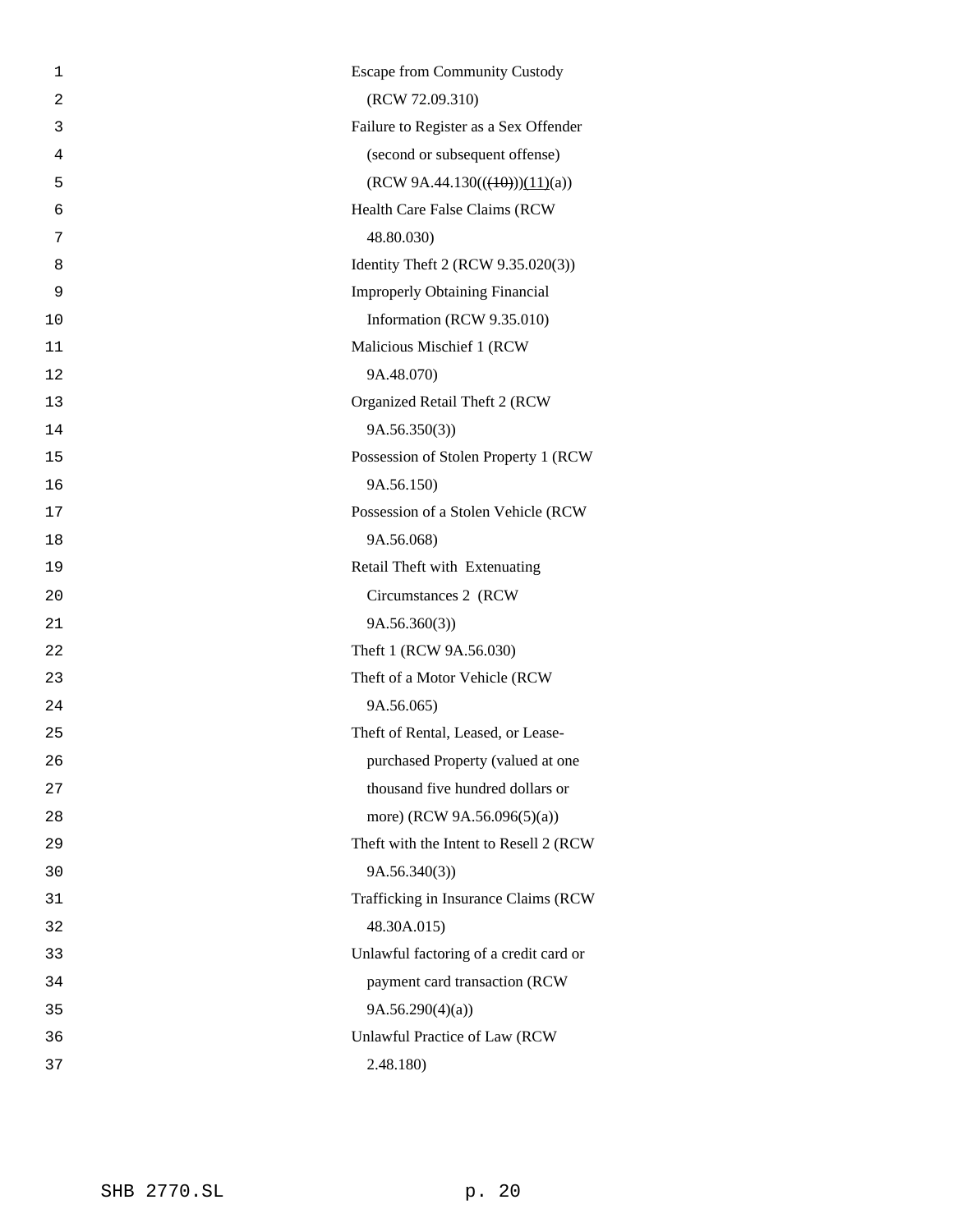| 1  | Unlicensed Practice of a Profession or     |
|----|--------------------------------------------|
| 2  | Business (RCW 18.130.190(7))               |
| 3  | Voyeurism (RCW 9A.44.115)                  |
| 4  | Attempting to Elude a Pursuing Police<br>Ι |
| 5  | Vehicle (RCW 46.61.024)                    |
| 6  | False Verification for Welfare (RCW        |
| 7  | 74.08.055)                                 |
| 8  | Forgery (RCW 9A.60.020)                    |
| 9  | Fraudulent Creation or Revocation of a     |
| 10 | Mental Health Advance Directive            |
| 11 | (RCW 9A.60.060)                            |
| 12 | Malicious Mischief 2 (RCW                  |
| 13 | 9A.48.080)                                 |
| 14 | Mineral Trespass (RCW 78.44.330)           |
| 15 | Possession of Stolen Property 2 (RCW       |
| 16 | 9A.56.160)                                 |
| 17 | Reckless Burning 1 (RCW 9A.48.040)         |
| 18 | Taking Motor Vehicle Without               |
| 19 | Permission 2 (RCW 9A.56.075)               |
| 20 | Theft 2 (RCW 9A.56.040)                    |
| 21 | Theft of Rental, Leased, or Lease-         |
| 22 | purchased Property (valued at two          |
| 23 | hundred fifty dollars or more but          |
| 24 | less than one thousand five                |
| 25 | hundred dollars) (RCW                      |
| 26 | 9A.56.096(5)(b))                           |
| 27 | Transaction of insurance business          |
| 28 | beyond the scope of licensure              |
| 29 | (RCW 48.17.063(4))                         |
| 30 | Unlawful Issuance of Checks or Drafts      |
| 31 | (RCW 9A.56.060)                            |
| 32 | <b>Unlawful Possession of Fictitious</b>   |
| 33 | Identification (RCW 9A.56.320)             |
| 34 | Unlawful Possession of Instruments of      |
| 35 | Financial Fraud (RCW 9A.56.320)            |
| 36 | <b>Unlawful Possession of Payment</b>      |
| 37 | Instruments (RCW 9A.56.320)                |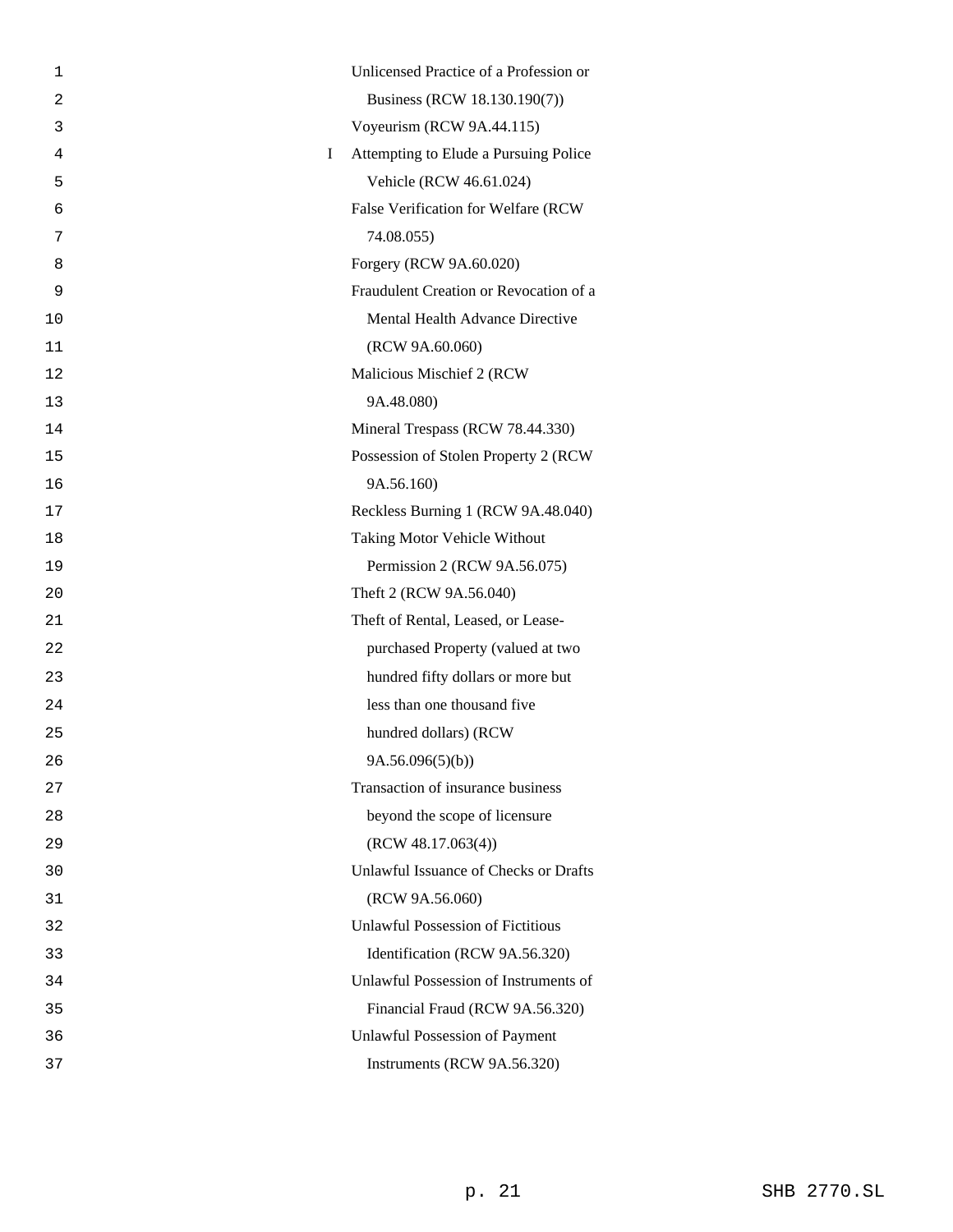|    | Unlawful Possession of a Personal   |
|----|-------------------------------------|
| 2  | <b>Identification Device (RCW</b>   |
| 3  | 9A.56.320)                          |
| 4  | Unlawful Production of Payment      |
| 5  | Instruments (RCW 9A.56.320)         |
| 6  | Unlawful Trafficking in Food Stamps |
| 7  | (RCW 9.91.142)                      |
| 8  | Unlawful Use of Food Stamps (RCW)   |
| 9  | 9.91.144                            |
| 10 | Vehicle Prowl 1 (RCW 9A.52.095)     |
|    |                                     |

 **Sec. 24.** RCW 9A.82.010 and 2006 c 277 s 5 and 2006 c 193 s 2 are each reenacted and amended to read as follows:

 Unless the context requires the contrary, the definitions in this section apply throughout this chapter.

(1)(a) "Beneficial interest" means:

 (i) The interest of a person as a beneficiary under a trust established under Title 11 RCW in which the trustee for the trust holds 18 legal or record title to real property;

 (ii) The interest of a person as a beneficiary under any other trust arrangement under which a trustee holds legal or record title to real property for the benefit of the beneficiary; or

 (iii) The interest of a person under any other form of express fiduciary arrangement under which one person holds legal or record title to real property for the benefit of the other person.

 (b) "Beneficial interest" does not include the interest of a stockholder in a corporation or the interest of a partner in a general partnership or limited partnership.

 (c) A beneficial interest is considered to be located where the real property owned by the trustee is located.

 (2) "Control" means the possession of a sufficient interest to permit substantial direction over the affairs of an enterprise.

 (3) "Creditor" means a person making an extension of credit or a person claiming by, under, or through a person making an extension of credit.

 (4) "Criminal profiteering" means any act, including any anticipatory or completed offense, committed for financial gain, that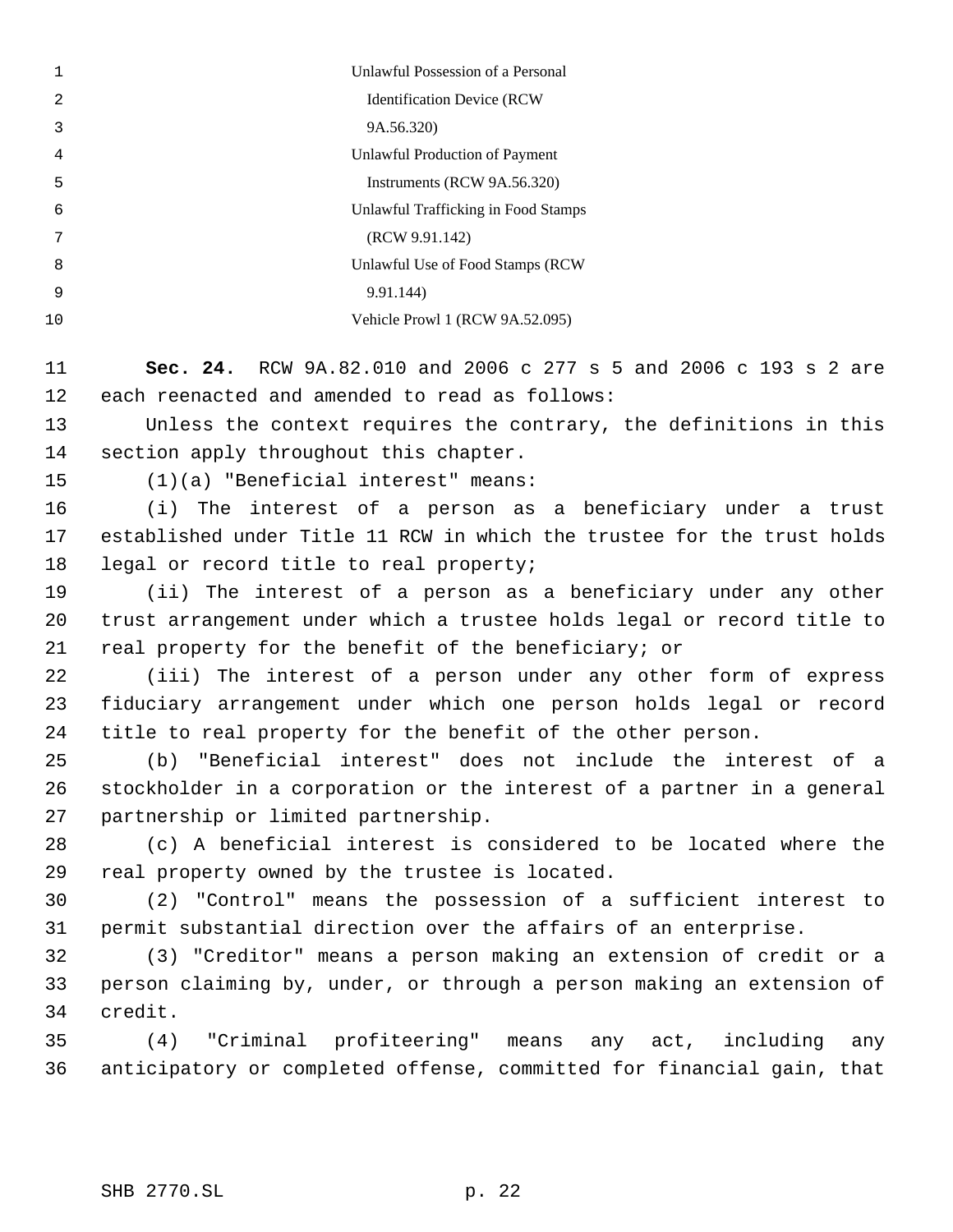is chargeable or indictable under the laws of the state in which the act occurred and, if the act occurred in a state other than this state, would be chargeable or indictable under the laws of this state had the act occurred in this state and punishable as a felony and by imprisonment for more than one year, regardless of whether the act is charged or indicted, as any of the following: (a) Murder, as defined in RCW 9A.32.030 and 9A.32.050; (b) Robbery, as defined in RCW 9A.56.200 and 9A.56.210; (c) Kidnapping, as defined in RCW 9A.40.020 and 9A.40.030; (d) Forgery, as defined in RCW 9A.60.020 and 9A.60.030; (e) Theft, as defined in RCW 9A.56.030, 9A.56.040, 9A.56.060, 9A.56.080, and 9A.56.083; (f) Unlawful sale of subscription television services, as defined in RCW 9A.56.230; (g) Theft of telecommunication services or unlawful manufacture of a telecommunication device, as defined in RCW 9A.56.262 and 9A.56.264; (h) Child selling or child buying, as defined in RCW 9A.64.030; (i) Bribery, as defined in RCW 9A.68.010, 9A.68.020, 9A.68.040, and 9A.68.050; (j) Gambling, as defined in RCW 9.46.220 and 9.46.215 and 9.46.217; (k) Extortion, as defined in RCW 9A.56.120 and 9A.56.130; (l) Unlawful production of payment instruments, unlawful possession of payment instruments, unlawful possession of a personal identification device, unlawful possession of fictitious identification, or unlawful possession of instruments of financial fraud, as defined in RCW 9A.56.320; (m) Extortionate extension of credit, as defined in RCW 9A.82.020; (n) Advancing money for use in an extortionate extension of credit, as defined in RCW 9A.82.030; (o) Collection of an extortionate extension of credit, as defined in RCW 9A.82.040; (p) Collection of an unlawful debt, as defined in RCW 9A.82.045; (q) Delivery or manufacture of controlled substances or possession with intent to deliver or manufacture controlled substances under chapter 69.50 RCW; (r) Trafficking in stolen property, as defined in RCW 9A.82.050; (s) Leading organized crime, as defined in RCW 9A.82.060; (t) Money laundering, as defined in RCW 9A.83.020;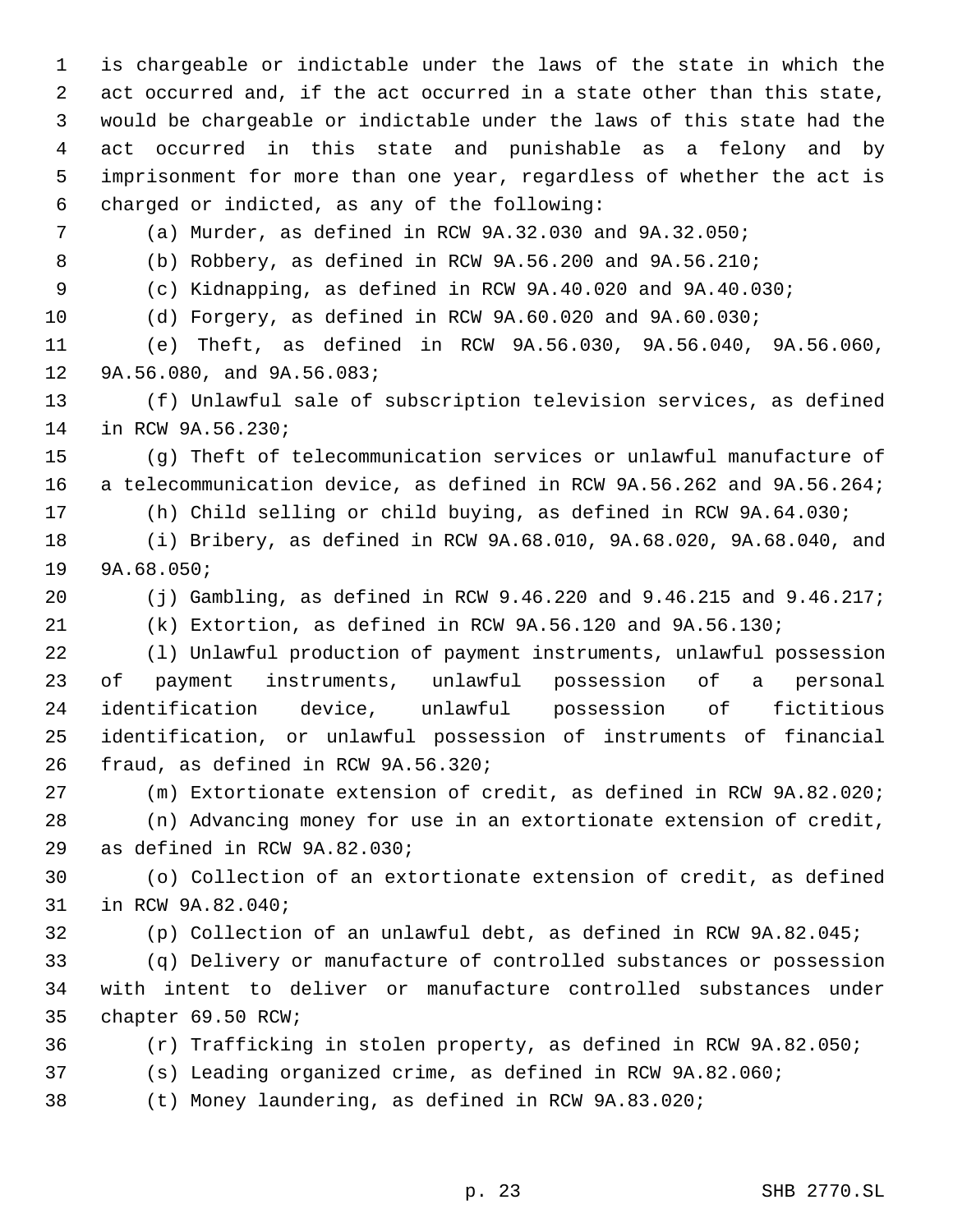(u) Obstructing criminal investigations or prosecutions in violation of RCW 9A.72.090, 9A.72.100, 9A.72.110, 9A.72.120, 9A.72.130, 9A.76.070, or 9A.76.180; (v) Fraud in the purchase or sale of securities, as defined in RCW 21.20.010; (w) Promoting pornography, as defined in RCW 9.68.140; (x) Sexual exploitation of children, as defined in RCW 9.68A.040, 9.68A.050, and 9.68A.060; (y) Promoting prostitution, as defined in RCW 9A.88.070 and 9A.88.080; (z) Arson, as defined in RCW 9A.48.020 and 9A.48.030; (aa) Assault, as defined in RCW 9A.36.011 and 9A.36.021; (bb) Assault of a child, as defined in RCW 9A.36.120 and 9A.36.130; (cc) A pattern of equity skimming, as defined in RCW 61.34.020; (dd) Commercial telephone solicitation in violation of RCW 19.158.040(1); (ee) Trafficking in insurance claims, as defined in RCW 48.30A.015; (ff) Unlawful practice of law, as defined in RCW 2.48.180; (gg) Commercial bribery, as defined in RCW 9A.68.060; (hh) Health care false claims, as defined in RCW 48.80.030; (ii) Unlicensed practice of a profession or business, as defined in RCW 18.130.190(7); (jj) Improperly obtaining financial information, as defined in RCW 9.35.010; (kk) Identity theft, as defined in RCW 9.35.020; (ll) Unlawful shipment of cigarettes in violation of RCW 70.155.105(6) (a) or (b); (mm) Unlawful shipment of cigarettes in violation of RCW 82.24.110(2); (nn) Unauthorized sale or procurement of telephone records in violation of RCW 9.26A.140; (oo) Theft with the intent to resell, as defined in RCW 9A.56.340;  $((e^e)^s)$  (pp) Organized retail theft, as defined in RCW 9A.56.350; or (qq) Mortgage fraud, as defined in section 9 of this act. (5) "Dealer in property" means a person who buys and sells property as a business.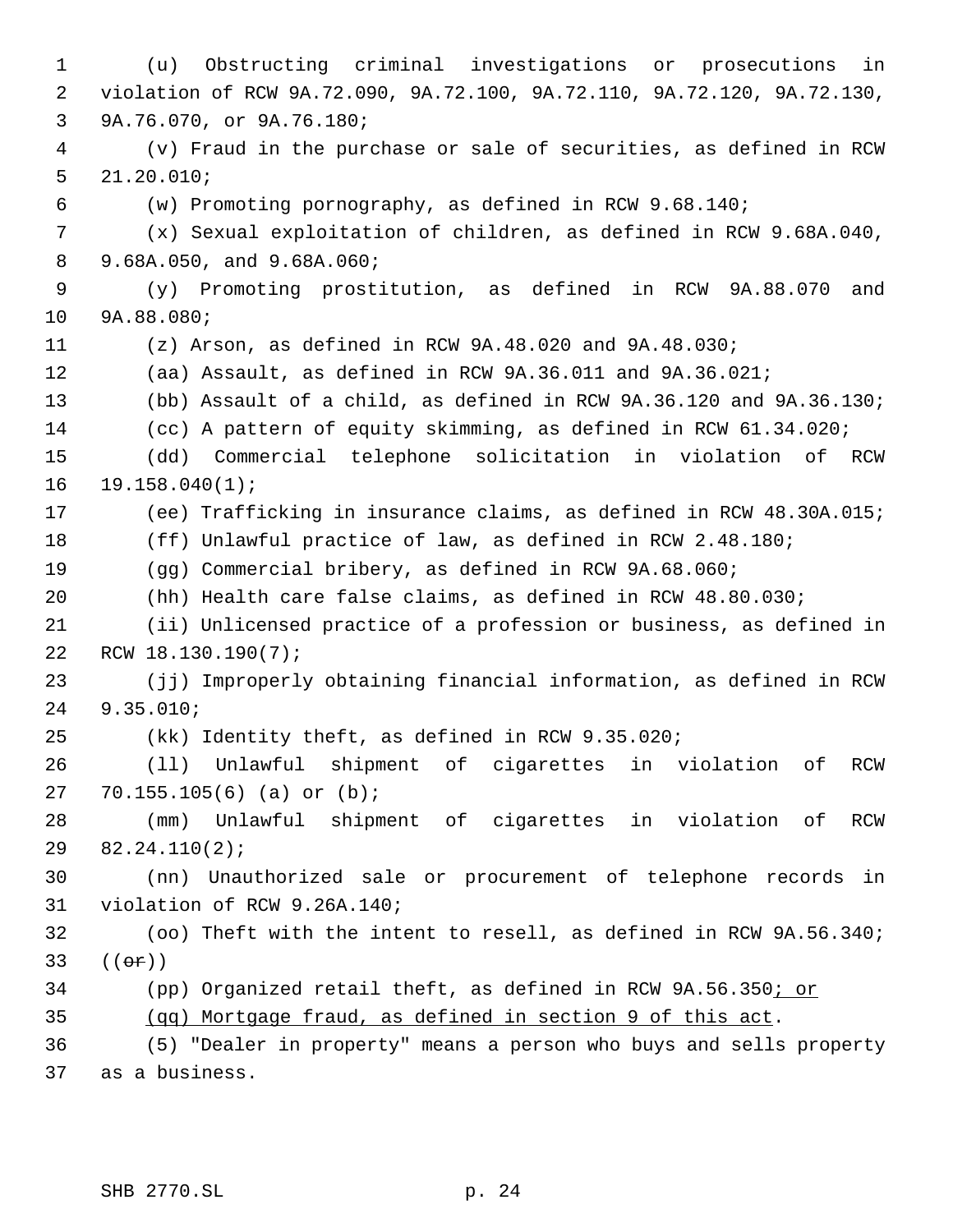(6) "Debtor" means a person to whom an extension of credit is made or a person who guarantees the repayment of an extension of credit or in any manner undertakes to indemnify the creditor against loss resulting from the failure of a person to whom an extension is made to repay the same.

 (7) "Documentary material" means any book, paper, document, writing, drawing, graph, chart, photograph, phonograph record, magnetic tape, computer printout, other data compilation from which information can be obtained or from which information can be translated into usable form, or other tangible item.

 (8) "Enterprise" includes any individual, sole proprietorship, partnership, corporation, business trust, or other profit or nonprofit legal entity, and includes any union, association, or group of individuals associated in fact although not a legal entity, and both illicit and licit enterprises and governmental and nongovernmental entities.

 (9) "Extortionate extension of credit" means an extension of credit with respect to which it is the understanding of the creditor and the debtor at the time the extension is made that delay in making repayment or failure to make repayment could result in the use of violence or other criminal means to cause harm to the person, reputation, or property of any person.

 (10) "Extortionate means" means the use, or an express or implicit threat of use, of violence or other criminal means to cause harm to the person, reputation, or property of any person.

 (11) "Financial institution" means any bank, trust company, savings and loan association, savings bank, mutual savings bank, credit union, or loan company under the jurisdiction of the state or an agency of the United States.

 (12) "Pattern of criminal profiteering activity" means engaging in at least three acts of criminal profiteering, one of which occurred after July 1, 1985, and the last of which occurred within five years, excluding any period of imprisonment, after the commission of the earliest act of criminal profiteering. In order to constitute a pattern, the three acts must have the same or similar intent, results, accomplices, principals, victims, or methods of commission, or be otherwise interrelated by distinguishing characteristics including a nexus to the same enterprise, and must not be isolated events.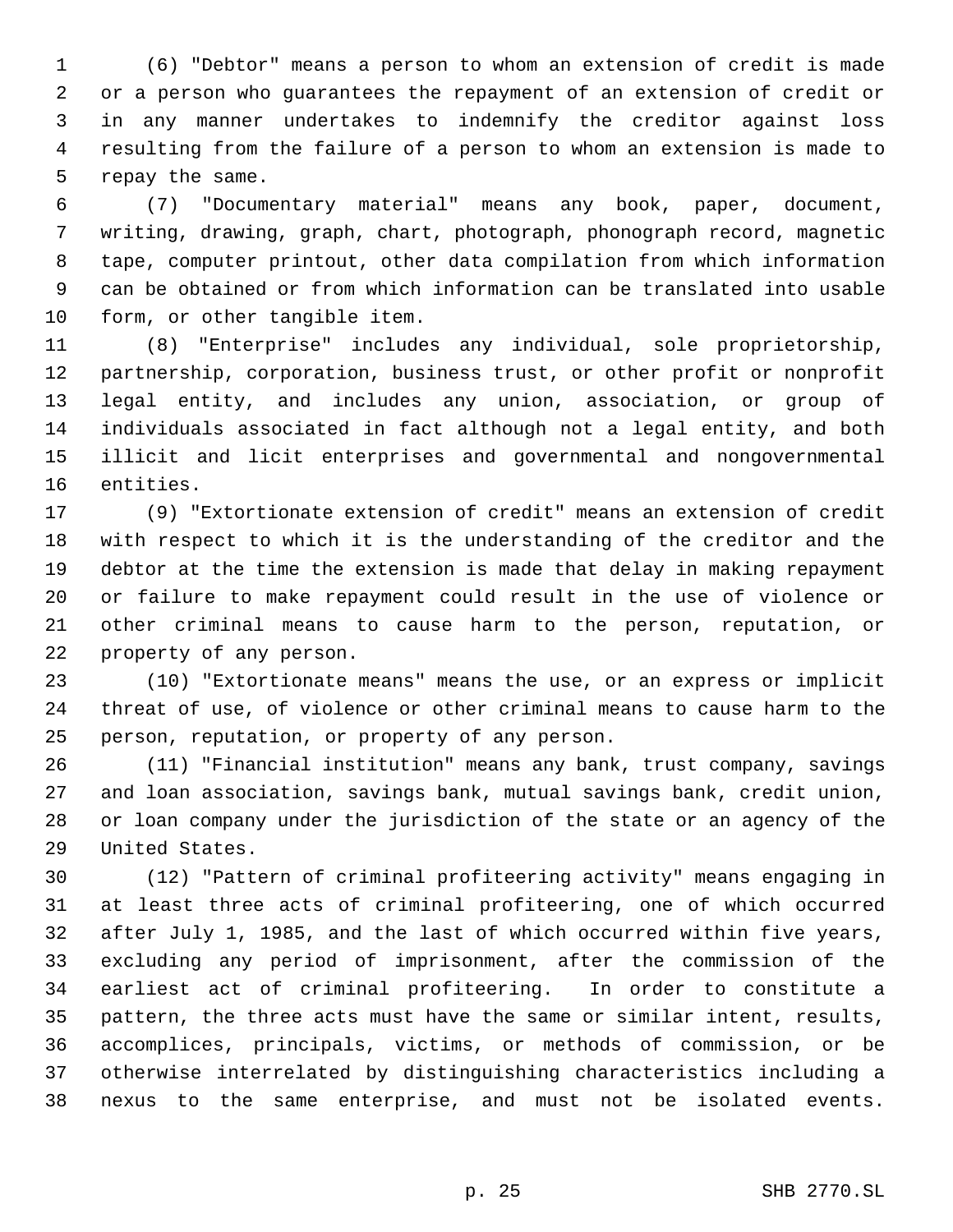However, in any civil proceedings brought pursuant to RCW 9A.82.100 by any person other than the attorney general or county prosecuting attorney in which one or more acts of fraud in the purchase or sale of securities are asserted as acts of criminal profiteering activity, it is a condition to civil liability under RCW 9A.82.100 that the defendant has been convicted in a criminal proceeding of fraud in the purchase or sale of securities under RCW 21.20.400 or under the laws of another state or of the United States requiring the same elements of proof, but such conviction need not relate to any act or acts asserted as acts of criminal profiteering activity in such civil action under RCW 9A.82.100.

 (13) "Real property" means any real property or interest in real property, including but not limited to a land sale contract, lease, or mortgage of real property.

 (14) "Records" means any book, paper, writing, record, computer program, or other material.

 (15) "Repayment of an extension of credit" means the repayment, satisfaction, or discharge in whole or in part of a debt or claim, acknowledged or disputed, valid or invalid, resulting from or in connection with that extension of credit.

 (16) "Stolen property" means property that has been obtained by theft, robbery, or extortion.

 (17) "To collect an extension of credit" means to induce in any way a person to make repayment thereof.

 (18) "To extend credit" means to make or renew a loan or to enter into an agreement, tacit or express, whereby the repayment or satisfaction of a debt or claim, whether acknowledged or disputed, valid or invalid, and however arising, may or shall be deferred.

 (19) "Traffic" means to sell, transfer, distribute, dispense, or otherwise dispose of stolen property to another person, or to buy, receive, possess, or obtain control of stolen property, with intent to sell, transfer, distribute, dispense, or otherwise dispose of the property to another person.

(20)(a) "Trustee" means:

 (i) A person acting as a trustee under a trust established under Title 11 RCW in which the trustee holds legal or record title to real property;